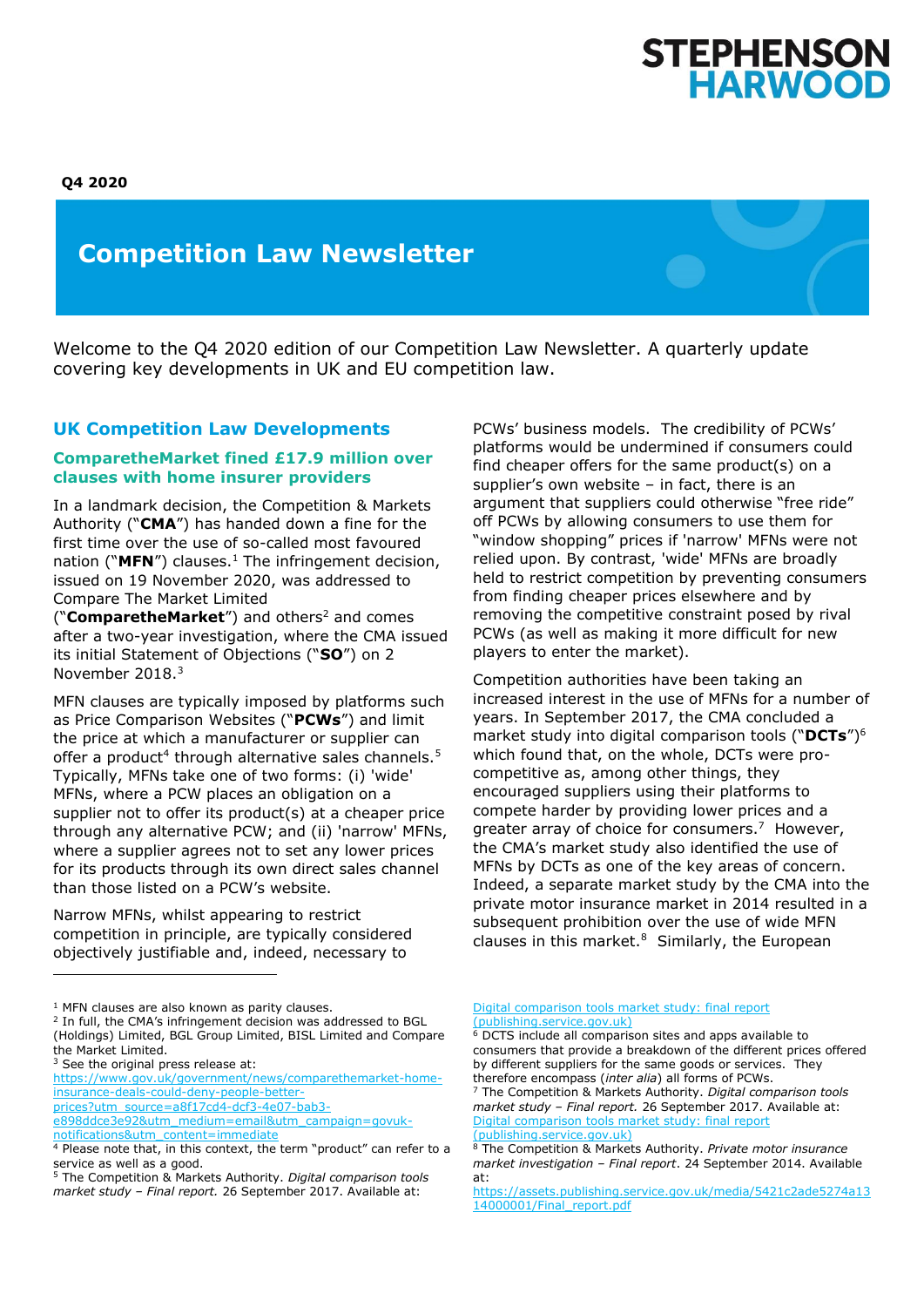Commission ("**Commission**") has investigated the use of MFNs in the Amazon / E-book case,<sup>9</sup> in which the Commission ultimately accepted binding commitments from Amazon that the latter would not rely on MFN clauses requiring publishers to offer equivalent terms and conditions to Amazon as they offered to Amazon's competitors.<sup>10</sup>



In relation to ComparetheMarket, the CMA provisionally concluded in its SO issued in 2018 that the former had been imposing 'wide' MFN clauses on home insurance providers using its platform which prevented them from offering cheaper prices on alternative PCWs. This provisional conclusion has now been confirmed in the CMA's infringement decision. It sets out that ComparetheMarket's use of these 'wide' MFN clauses restricted competition between both home insurance providers and other PCWs through which they sold their policies by ensuring that no cheaper prices could be found on any PCWs other than ComparetheMarket. The CMA found that the relevant insurers $11$  covered by its 'wide' MFN clauses accounted for approximately 40% of sales of home insurance sales between 1 December 2015 and 1 December 2017.<sup>12</sup>

Furthermore, ComparetheMarket's market share was found to be over 50% during the same period, significantly more than its closest competitors.<sup>13</sup> ComparetheMarket's internal documents revealed the strategic importance it placed over its 'wide' MFN clauses, believing that without them it would face more pressure from its competitors. Furthermore, the CMA found that ComparetheMarket both enforced these clauses on a number of occasions and refused requests from affected insurers to remove then. $14$ 

This case serves as a stark warning in relation to the serious penalties companies face for the use of 'wide' MFN clauses. Saliently, the CMA specifically notes that the £17.9 million fine was so high partly so as to act as a deterrent to other companies from using such clauses. The case is also a reminder that, whilst PCWs undoubtedly play an important role in helping encourage price competitiveness, these channels can present certain risks to competition which need to be addressed.

# **A direct challenge to the scope of the CMA's jurisdiction**

The CMA's ability to bring merger deals under its review – specifically, the application of its share of supply test<sup>15</sup> – is being directly challenged by Sabre Corporation ("**Sabre**") over the former's decision to block Sabre's acquisition of Farelogix, Inc. ("**Farelogix**") in April 2020.

Both Sabre and Farelogix are U.S. technology and software companies active in the global travel industry, providing Passenger Service System ("PSS") IT modules<sup>16</sup> to airlines and travel agents. Sabre is one of three major global players $17$ operating a Global Distribution System ("GDS"),<sup>18</sup> which is used by travel agents to search for and sell airline tickets. Farelogix sells technology to airlines

of any goods or services in excess of 25% in the UK (or a substantial part of the UK) post-merger.

<sup>9</sup> Case AT.40153. *E-book MFNs and related matters (Amazon)*. 4 May 2017. Available at:

[https://ec.europa.eu/competition/antitrust/cases/dec\\_docs/40153/](https://ec.europa.eu/competition/antitrust/cases/dec_docs/40153/40153_4392_3.pdf) [40153\\_4392\\_3.pdf](https://ec.europa.eu/competition/antitrust/cases/dec_docs/40153/40153_4392_3.pdf)

<sup>10</sup> Case AT.40153. *E-book MFNs and related matters (Amazon)*. 4 May 2017. Para 159. Available at:

[https://ec.europa.eu/competition/antitrust/cases/dec\\_docs/40153/](https://ec.europa.eu/competition/antitrust/cases/dec_docs/40153/40153_4392_3.pdf) [40153\\_4392\\_3.pdf](https://ec.europa.eu/competition/antitrust/cases/dec_docs/40153/40153_4392_3.pdf)

<sup>&</sup>lt;sup>11</sup> The CMA's use of the term "insurer" in this context covers underwriters, brokers and retail partners.

<sup>12</sup> The Competition & Markets Authority. *Price comparison website: use of most favoured national clauses – Summary of decision*. 19 November 2020. Para 5. Available at:

[https://assets.publishing.service.gov.uk/media/5fb52495d3bf7f63d](https://assets.publishing.service.gov.uk/media/5fb52495d3bf7f63d8c04de7/Summary_of_Infringement_Decision_-_19_Nov_2020.pdf) [8c04de7/Summary\\_of\\_Infringement\\_Decision\\_-\\_19\\_Nov\\_2020.pdf](https://assets.publishing.service.gov.uk/media/5fb52495d3bf7f63d8c04de7/Summary_of_Infringement_Decision_-_19_Nov_2020.pdf) <sup>13</sup> Ibid. ComparetheMarket's closest competitors during this period

were MoneySupermarket, Confused and GoCompare.  $14$  Ibid.

<sup>15</sup> The share of supply test under the Enterprise Act 2002 (the "**EA 2002**") provides that the CMA may review a transaction if the parties concerned will have a combined share of supply in respect

<sup>16</sup> PSS IT modules are a complex set of systems that manage various tasks in the booking process, such as determining the price of tickets and the number of available seats on any given flight. So-called "Core PSS" modules are used for central reservations, inventory and departure control, whilst so-called "Non-Core PSS" modules enable airlines to offer services that are ancillary to the core booking, such as additional leg room. The Competition & Markets Authority. *Anticipated acquisition by Sabre Corporation of Farelogix Inc. – Final report*. 9 April 2020. Available at: [https://assets.publishing.service.gov.uk/media/5e8f17e4d3bf7f412](https://assets.publishing.service.gov.uk/media/5e8f17e4d3bf7f4120cb1881/Final_Report_-_Sabre_Farelogix.pdf) 0cb1881/Final\_Report - Sabre\_Farelogix.pdf

<sup>&</sup>lt;sup>17</sup> Ibid. The three largest operators of a GDS are Sabre, Amadeus

and Travelport, which together account for approximately 85-95% of all GDS bookings worldwide. <sup>18</sup> Ibid. GDSs are two-sided platforms serving both airlines and travel agents. A GDS receives content from an airline's PSS and

from third parties (fare and flight schedule information). It then aggregates content across airlines and distributes it to travel agents.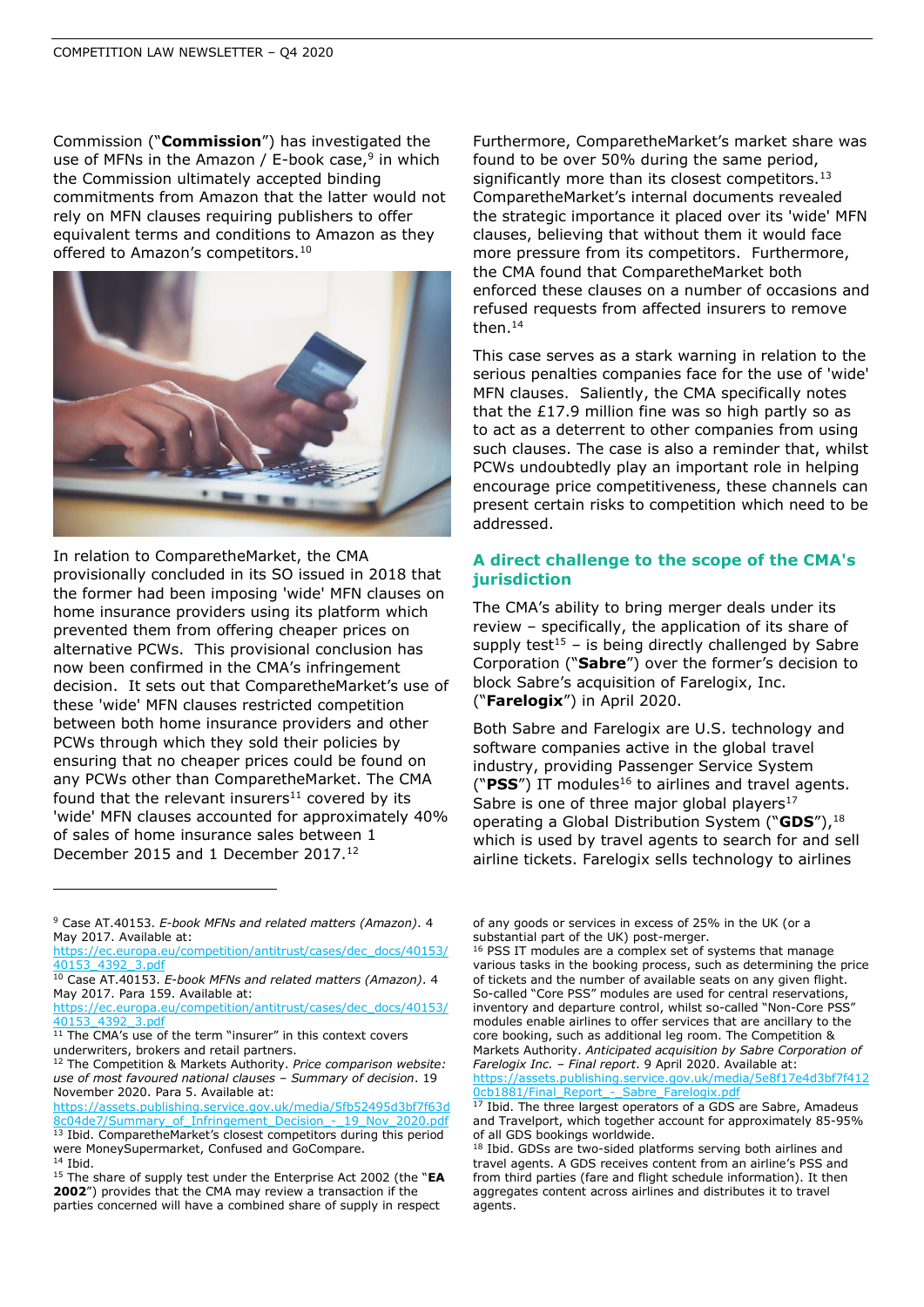which enables them to communicate personalised ticket types and ancillary services to customers outside of the main ticket booking, such as additional luggage, extra leg room and certain in-flight meal options ("**Merchandising Solutions**").

In order for the CMA to have jurisdiction to review a merger, one (or both) of the turnover $19$  and share of supply tests must be met. Whilst it was clear that the merger did not trigger the turnover test, the CMA concluded – controversially – that the share of supply test *was* met on the basis that Farelogix effectively provided technology and Non-Core PSS IT modules to British Airways via the latter's partnership arrangement with American Airlines (to whom Farelogix supplied these services directly). On the basis of this assessment and the fact that Sabre had a share of supply to UK airlines in excess of 25%, the CMA deemed that this share of supply would be increased post-merger *(regardless of how small the increment was)*. In this way, the CMA deemed itself to have jurisdiction to review the merger.



On 9 April 2020, the CMA ultimately blocked the Sabre / Farelogix merger on the basis that it would lead to a substantial lessening of competition ("**SLC**") vis-à-vis the provision of Merchandising Solutions and the supply of information via GDSs. In regard to the former, the CMA stated that the merger would deleteriously affect Farelogix's incentive to innovate,<sup>20</sup> which would manifest itself though a reduced amount of consumer choice and fewer new features / upgrades. In regard to the latter, the CMA believed that, post-merger, it was likely that customers would face higher prices being directed through GDSs worldwide. Despite the parties offering remedies – which included

commitments to maintain pricing and investment levels – the CMA believed these would be insufficient to address the SLCs they had identified and prohibited the merger entirely.

Sabre announced almost immediately after the CMA's prohibition decision that it would challenge the ruling and ultimately commenced a 4-day hearing at the Competition Appeal Tribunal ("**CAT**") on 24 November 2020. In essence, Sabre has argued that the CMA erred in claiming jurisdiction by artificially establishing the relevant product market in which Sabre and Farelogix were deemed to overlap in such a way that overlooked the commercial reality of the two companies' activities. Moreover, Sabre has alleged that the CMA then went one step further by wrongly deciding that Farelogix had a share in this market in the UK despite having no UK turnover and no UK business presence. Rather, the CMA had come to this view based solely on British Airways' partnership arrangement with American Airlines, which merely involved selling American Airline tickets that incorporated a flight segment operated by British Airways and a hypothetical right (which was never exercised) for Farelogix to charge British Airways directly. As such, Sabre argued that the CMA's decision to claim jurisdiction in the first instance was without merit and such action goes beyond the intent of the legislation underpinning the UK's merger control rules. Notwithstanding this (allegedly) erroneous claiming of jurisdiction, Sabre also argued that the CMA were further wrong to determine that the share of supply test was met when Farelogix's share of the relevant UK market (if it indeed had one) was extremely small and constituted a tiny increment.

The CMA, for its part, has refuted the allegation that it falsely conflated an indirect supply to British Airways as a direct one. It has also countered, in relation to the share of supply test, the assertion that it is immaterial how large or small an increment is – the only decisive factor is whether the parties would have a combined share of 25% or more postmerger, and the actual amount by which this share is increased does not matter.

The CAT's forthcoming decision in this appeal will have significant implications vis-à-vis the extent of the CMA's powers – namely, its ability to call in multinational mergers for review. The CMA has been adopting an increasingly bullish approach to its merger review powers, something that is likely to be

<sup>&</sup>lt;sup>19</sup> The turnover test under the EA 2002 provides that the CMA may review a transaction involving a target with turnover of £70 million or more in the UK.

<sup>&</sup>lt;sup>20</sup> The CMA stated that Sabre and Farelogix "monitor each other closely" and, as such, Farelogix's

Merchandising Solutions were believed to be something Farelogix had incentive to develop as a means of competing with Sabre.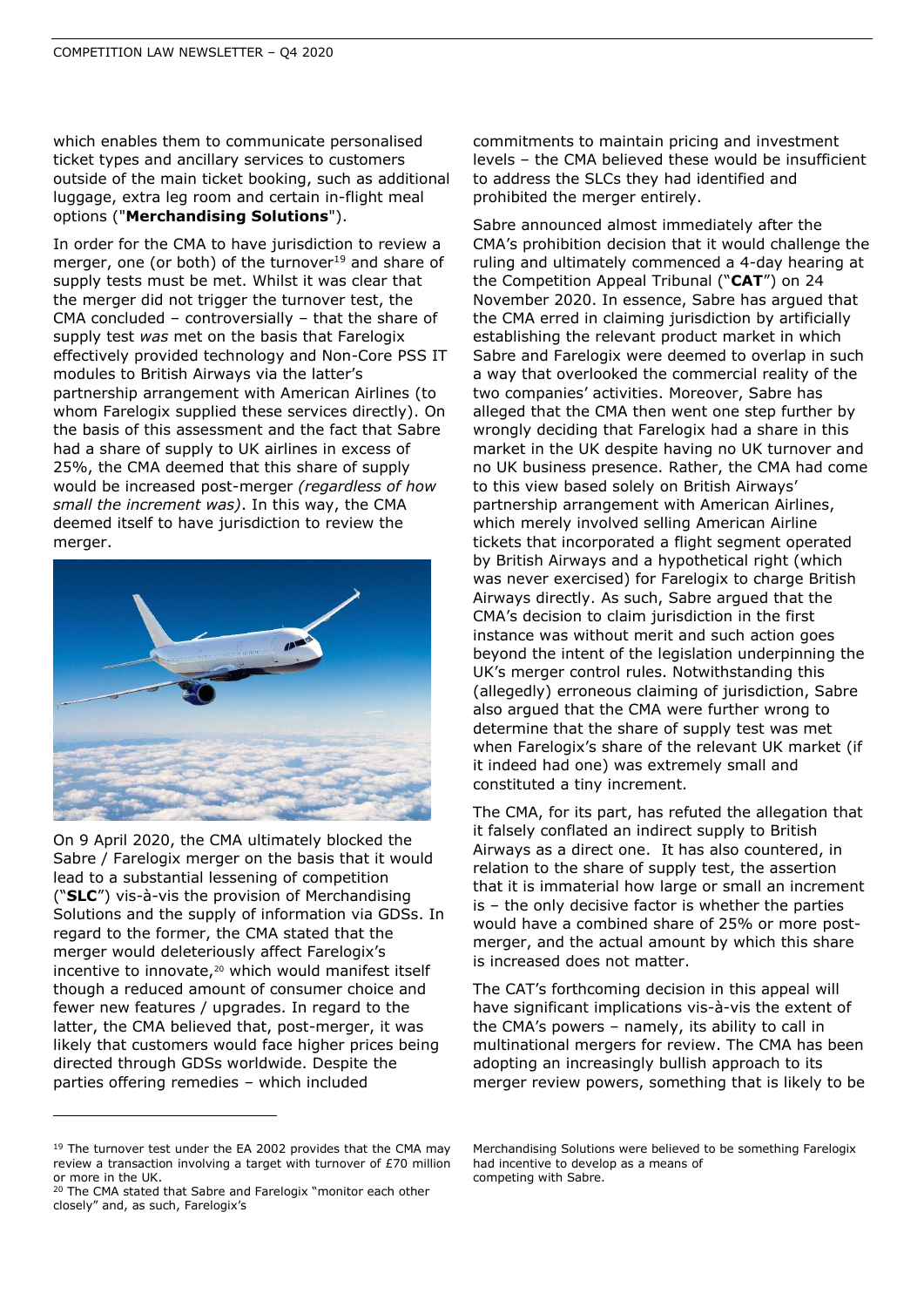only exacerbated after the end of the Brexit transition period. In some quarters, this increasingly interventionist position is raising some concerns over the level of certainty with which parties can approach deals. If the CMA will apply its threshold tests – particularly the share of supply test – with unprecedented flexibility and in such a way that would apparently extend beyond what the legislative wording intends / allows for, this will make it more difficult in future for parties to determine whether the CMA will claim jurisdiction on any deal they are contemplating. Indeed, this fear will perhaps have only been increased by the CMA's recent publication of its [revised guidance on its jurisdiction and](https://www.shlegal.com/docs/default-source/news-insights-documents/q3-competition-law-newsletter-2020.pdf?sfvrsn=f2bed5b_0)  [procedure.](https://www.shlegal.com/docs/default-source/news-insights-documents/q3-competition-law-newsletter-2020.pdf?sfvrsn=f2bed5b_0) In this revised guidance, the CMA has stated that, in applying the share of supply test, it need not necessarily relate to any "relevant economic market" and will instead focus primarily on the "commercial reality" of the parties' activities and will apply "such criteria as it considers appropriate" to identify such overlaps as there may be between the parties.<sup>21</sup> This would seem to indicate that the CMA intends to only increase the flexibility with which it can apply the share of supply test in future.

On this basis, it will be very interesting to see what decision the CAT ultimately reaches and whether this will curtail the CMA's approach to its jurisdictional assessment in future.

#### **CMA publishes report looking into the competitiveness of the UK economy**

On 30 November 2020, the CMA published a "State of the Union" style report into how effectively competition has been working in the UK economy. (**"Report"**).<sup>22</sup> Having been commissioned by the Chancellor of the Exchequer and the Secretary of State for Business Energy and Industry Strategy ("**BEIS**") in February 2020, the purpose of the Report is to use its findings to help inform and guide future public policy in this area as well as encourage

wider academic and public debate. Similar crosseconomy assessments of competition have recently been undertaken by national authorities in countries such as Germany<sup>23</sup> and New Zealand.<sup>24</sup>

That said, the CMA has also stressed that the Report does not amount to a market study. In other words, the conclusions it reaches in respect of any particular sector or industry are not definitive and are not intended as precedent views that will form the basis of any future investigation the CMA may take in any particular areas. Equally, unlike an official market study, there are no official remedies suggested that would then trigger a consultation period with relevant stakeholders and, ultimately, require implementation. Rather, the Report is simply a health check on the competitiveness of the UK economy with suggestions as to where further work and analysis may be useful to increase understanding. As the CMA notes, free and fair competition encourages companies to innovate, improve productivity and lower prices for goods and services which provides consumers with better deals and ultimately contributes to higher real wages across the wider UK economy.<sup>25</sup>

The Report's overriding conclusion is that levels of competitiveness have deteriorated in the UK since the global financial crisis in 2007/2008 and, whilst there has been some evidence of at least partial recovery since, this is still someway short of the levels experienced in the preceding period from 1998 onwards. In reaching this conclusion, the CMA examined the following:

#### **1. Concentration and industry structure**

In short, the CMA has found that the market power of leading firms has increased in the 20 year period the Report covers. Indeed, it has concluded that the average combined share of the ten largest firms in each industry<sup>26</sup> remained three percentage points higher in 2018 as compared with the same figures from 1998.<sup>27</sup>

[https://www.productivity.govt.nz/assets/Documents/competition](https://www.productivity.govt.nz/assets/Documents/competition-in-new-zealand/6be4ffe03a/Competition-in-New-Zealand.pdf)[in-new-zealand/6be4ffe03a/Competition-in-New-Zealand.pdf](https://www.productivity.govt.nz/assets/Documents/competition-in-new-zealand/6be4ffe03a/Competition-in-New-Zealand.pdf) <sup>25</sup> The Competition & Markets Authority. *The State of UK Competition*. 30 November 2020. Available at:

[https://assets.publishing.service.gov.uk/government/uploads/syste](https://assets.publishing.service.gov.uk/government/uploads/system/uploads/attachment_data/file/939636/State_of_Competition_Report_Nov_2020_Final.pdf) [m/uploads/attachment\\_data/file/939636/State\\_of\\_Competition\\_Re](https://assets.publishing.service.gov.uk/government/uploads/system/uploads/attachment_data/file/939636/State_of_Competition_Report_Nov_2020_Final.pdf) [port\\_Nov\\_2020\\_Final.pdf](https://assets.publishing.service.gov.uk/government/uploads/system/uploads/attachment_data/file/939636/State_of_Competition_Report_Nov_2020_Final.pdf)

<sup>&</sup>lt;sup>21</sup> The Competition & Markets Authority. Mergers: Guidance on the CMA's jurisdiction and procedure – Draft for consultation. November 2020. Paragraph 4.63(a)-(c). Available at:

[https://assets.publishing.service.gov.uk/government/uploads/syste](https://assets.publishing.service.gov.uk/government/uploads/system/uploads/attachment_data/file/934592/Draft_revised_CMA2_guidance.pdf) [m/uploads/attachment\\_data/file/934592/Draft\\_revised\\_CMA2\\_guid](https://assets.publishing.service.gov.uk/government/uploads/system/uploads/attachment_data/file/934592/Draft_revised_CMA2_guidance.pdf) [ance.pdf](https://assets.publishing.service.gov.uk/government/uploads/system/uploads/attachment_data/file/934592/Draft_revised_CMA2_guidance.pdf)

<sup>&</sup>lt;sup>22</sup> The Competition & Markets Authority. The State of UK Competition. 30 November 2020. Available at:

[https://assets.publishing.service.gov.uk/government/uploads/syste](https://assets.publishing.service.gov.uk/government/uploads/system/uploads/attachment_data/file/939636/State_of_Competition_Report_Nov_2020_Final.pdf) [m/uploads/attachment\\_data/file/939636/State\\_of\\_Competition\\_Re](https://assets.publishing.service.gov.uk/government/uploads/system/uploads/attachment_data/file/939636/State_of_Competition_Report_Nov_2020_Final.pdf) ort\_Nov\_2020\_Final.pdf

<sup>23</sup> Monopolkommission. *Trends in indicators of market power in Germany and Europe*. 2018. Available at:

[http://www.monopolkommission.de/images/HG22/Main\\_Report\\_X](http://www.monopolkommission.de/images/HG22/Main_Report_XXII_Market_Power.pdf) [XII\\_Market\\_Power.pdf](http://www.monopolkommission.de/images/HG22/Main_Report_XXII_Market_Power.pdf)

<sup>24</sup> New Zealand Productivity Commission. *Competition in New Zealand: highlights from the latest data*. August 2019. Available at:

<sup>&</sup>lt;sup>26</sup> The CMA has considered a wide range of industries using statistical data sourced from the Office for National Statistics ("**ONS**") including: (i) finance and insurance; (ii) wholesale and retail trade; (iii) professional and support services; (iv) manufacturing; (v) construction; (vi) information and communication; (vii) transport and storage; (viii) utilities; (ix) real estate; (x) agriculture, forestry and fishing; and (xi) mining, quarrying and utilities.

<sup>27</sup> The Competition & Markets Authority. *The State of UK Competition*. 30 November 2020. Paras 2.56 – 2.57. Available at: [https://assets.publishing.service.gov.uk/government/uploads/syste](https://assets.publishing.service.gov.uk/government/uploads/system/uploads/attachment_data/file/939636/State_of_Competition_Report_Nov_2020_Final.pdf)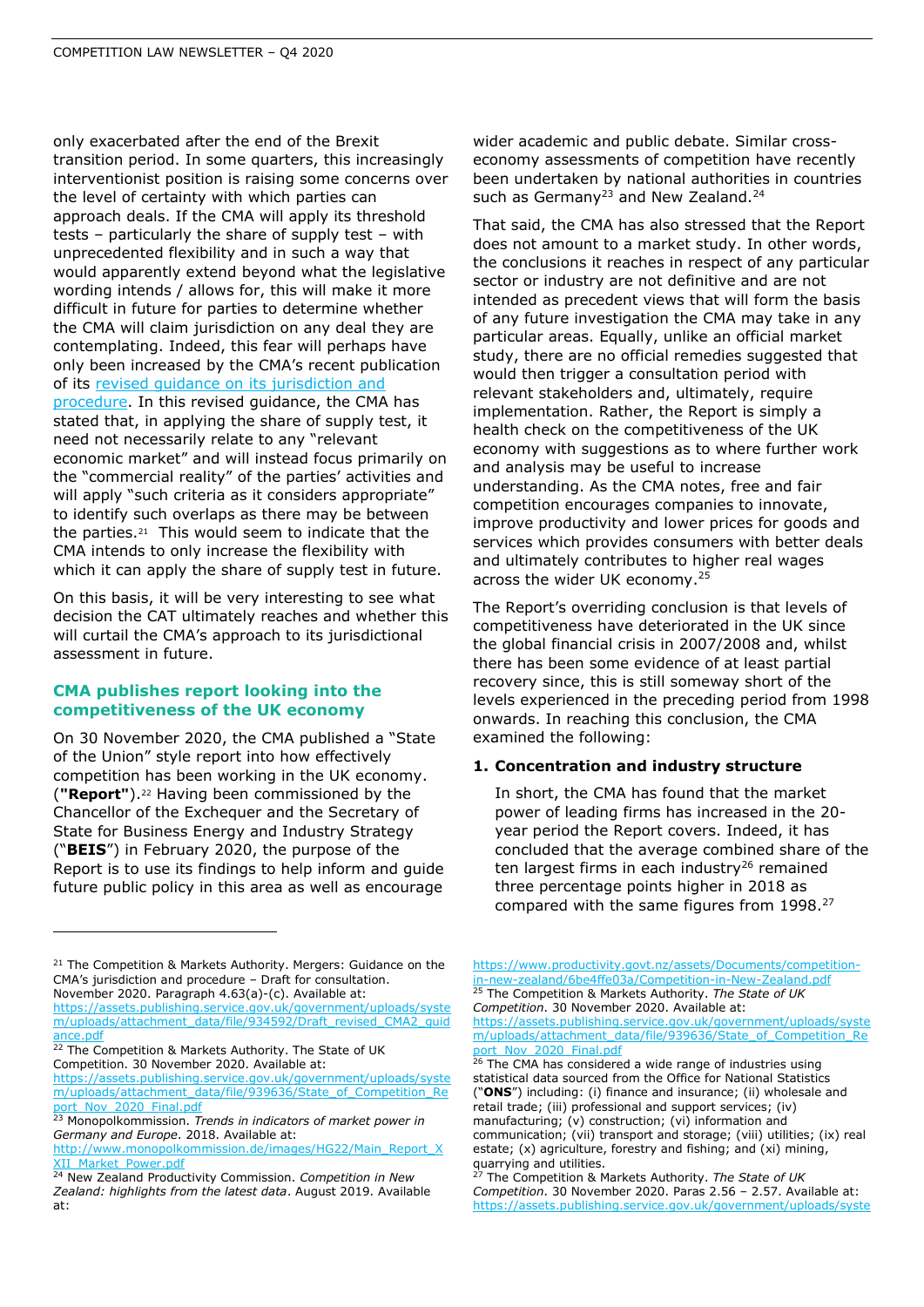Dynamic measures which can counter the entrenched positions of big firms, particularly entry and exit rates, have been found to be ultimately inconclusive. The entry and exit rates of new firms has been found to be relatively stable between 1998 and 2018, but this may not necessarily denote that the various UK industries are well-functioning – it may be that new companies enter and exit regularly as they are unable to challenge incumbent firms. $^{28}$ 

#### **2. Mark-ups and profitability**

The CMA has found that mark-ups $29$  (which are generally taken by economists to be a measure of companies' market power) have risen 7% in the two decades from 1998 to 2018. However, this picture becomes less clear when taken with the additional evidence that fixed costs and returns on capital have remained flat and fallen respectively.

#### **3. Consumer and business survey evidence**

The data the CMA has sourced from consumers indicates that the UK has rather middling levels of performance in the markets for both goods and services. Out of 30 European States included in the report, the UK is in 11th position for overall consumer perceptions of market performance, below both Germany (5th) and France (6th).<sup>30</sup>



1998 to 2018, it has also included some provisional assessments of the impact of the COVID-19 pandemic on the competitiveness of the UK economy. Though the CMA notes that it is too early to draw definitive conclusions on this, it has still cited some worrying emerging trends, including:

- Since the start of the pandemic, around 40% of consumers are reportedly shopping around less (i.e. are buying goods/services from a more restricted number of suppliers);
- 40% of companies have postponed or reduced their plans to expand; and
- A number of sectors (such as construction, accommodation, food services, entertainment and recreation) are likely to report that the number of competitors has decreased and that a smaller number of new businesses have been created.<sup>31</sup>

As has been said, the CMA's Report does not indicate or suggest that any sweeping changes are required in areas such as the UK's merger control rules or the level of fines for anti-competitive misconduct (and much less does it elaborate on what exactly these changes should be). All the same, the publication of the Report at a time when the CMA is becoming increasingly assertive would seem to augur that the regulator will be more inclined to clamp down on anything that might risk restricting competition in the UK in the future.

### **Facebook loses its court challenge to the CMA's hold separate powers**

In our *Q3 Competition Law Newsletter* we reported on Facebook, Inc's ("**Facebook**") challenge to the CMA's wide-reaching hold separate powers at the CAT. Facebook has since lost its CAT appeal.

Please see further detail included in our *Q3 Competition Law Newsletter,* but, briefly, in June this year the CMA served an initial enforcement order ("**IEO**") on Facebook and Giphy, Inc ("**Giphy**") for Facebook's completed acquisition of the latter. Facebook subsequently requested that the CMA 'carve-out' certain provisions of the IEO such that they would not apply to Facebook. However, the CMA refused Facebook's request on the basis that it did not believe it had the necessary information to reach such a decision. Facebook sought a review of the CMA's decision, filing a claim with the CAT on 26 August 2020.

By way of overview of the derogations or carve-outs Facebook requested, four of the five derogations related to: (1) human resources and physical

- [https://assets.publishing.service.gov.uk/government/uploads/syste](https://assets.publishing.service.gov.uk/government/uploads/system/uploads/attachment_data/file/939636/State_of_Competition_Report_Nov_2020_Final.pdf) [m/uploads/attachment\\_data/file/939636/State\\_of\\_Competition\\_Re](https://assets.publishing.service.gov.uk/government/uploads/system/uploads/attachment_data/file/939636/State_of_Competition_Report_Nov_2020_Final.pdf) ort\_Nov\_2020\_Final.pdf
- <sup>31</sup> Ibid. See also the CMA's press release at:

[m/uploads/attachment\\_data/file/939636/State\\_of\\_Competition\\_Re](https://assets.publishing.service.gov.uk/government/uploads/system/uploads/attachment_data/file/939636/State_of_Competition_Report_Nov_2020_Final.pdf) [port\\_Nov\\_2020\\_Final.pdf](https://assets.publishing.service.gov.uk/government/uploads/system/uploads/attachment_data/file/939636/State_of_Competition_Report_Nov_2020_Final.pdf)  $28$  Ibid.

<sup>29</sup> The CMA has defined "mark-up" as the ratio of the price charged for a good/service to the incremental cost to produce/provide it. <sup>30</sup> The Competition & Markets Authority. The State of UK Competition. 30 November 2020. Page 65. Available at:

[https://www.gov.uk/government/news/cma-reports-on-the-state](https://www.gov.uk/government/news/cma-reports-on-the-state-of-competition-in-the-uk)[of-competition-in-the-uk](https://www.gov.uk/government/news/cma-reports-on-the-state-of-competition-in-the-uk)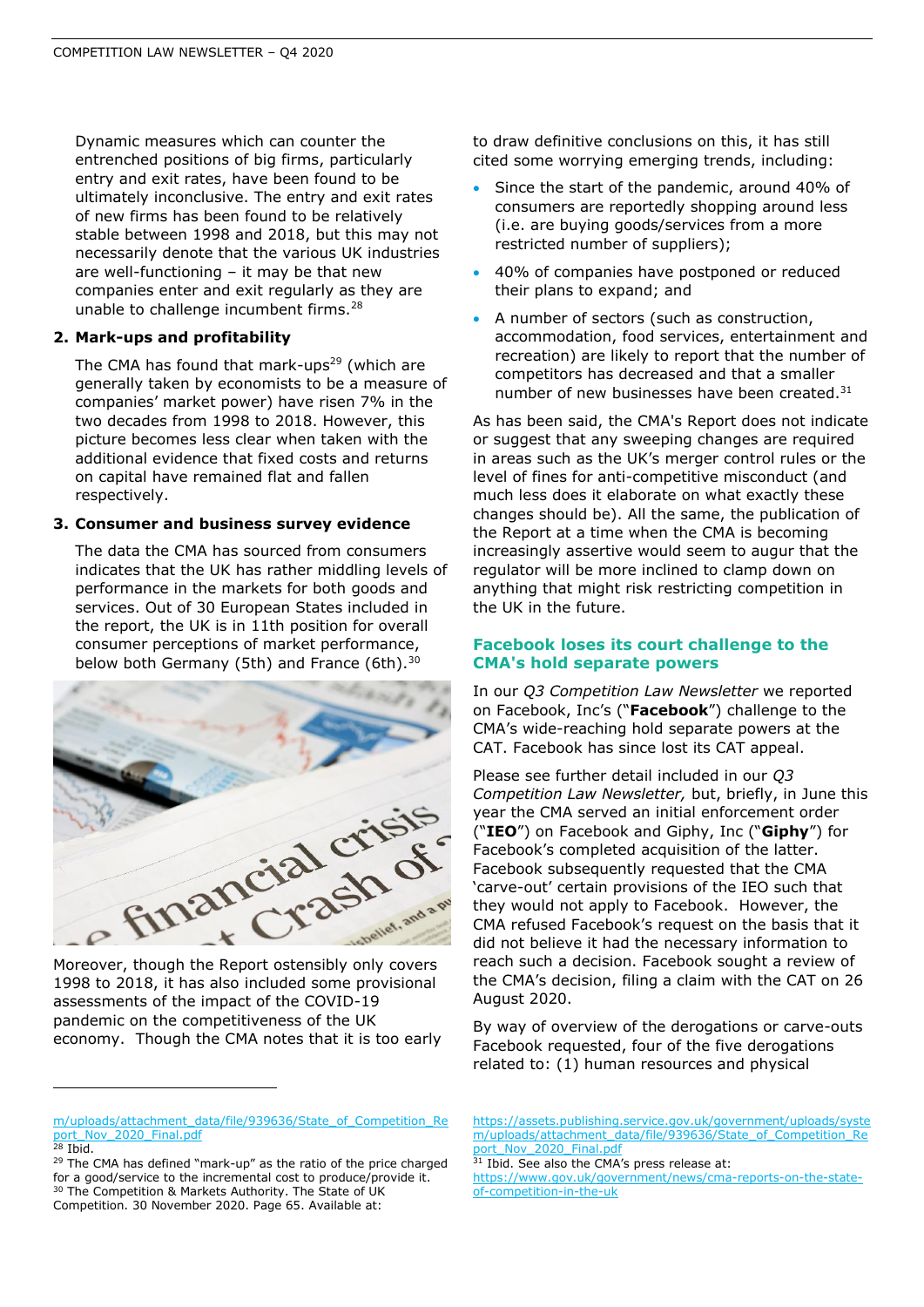security matters; (2) the resumption of pre-IEO work on upgrading Giphy's privacy protections; (3) the provision of ongoing funding by Facebook to Giphy; and (4) Facebook's continued provision of insurance cover for the Giphy business under the Facebook group insurance policies. Of these four derogation requests, some aspects of each were withdrawn by Facebook or put on hold, whilst other minor parts of the derogation requests were granted by the CMA (though some were rejected also).

The fifth derogation request – which is the subject of Facebook's application to the CAT - related to derogations to the effect that paragraphs  $4(b)$ ,  $32$ 5(c),<sup>33</sup> 5(e),<sup>34</sup> 5(i),<sup>35</sup> 5(k)<sup>36</sup> and 8<sup>37</sup> of the IEO should no longer apply to Facebook and that paragraph  $5(d)^{38}$  of the IEO should apply only to that part of the Facebook business that related to the procurement or supply of particular products/services related to Giphy's business. Facebook submitted that such a derogation was proportionate and in line with the aims of the IEO, particularly in circumstances where the parties' activities did not horizontally overlap and the Giphy business generated no UK revenues. Additionally, Facebook argued that all obligations would continue to apply to the Giphy business, thereby preserving the CMA's remedial options (should the CMA find the transaction gave rise to any competition concerns) and were, in this way, eminently reasonable. This fifth derogation, however, was rejected.

Facebook put forward three grounds for its appeal to the CAT:

- (a) The CMA's refusal to relax the IEO was irrational and disregarded the statutory purpose;
- (b) The CMA's refusal was disproportionate; and
- (c) The CMA's decision infringed the requirement of legal certainty.

For its part, the CMA argued it had been content to consider Facebook's request for derogations on the basis of relevant evidence. However, Facebook refused to engage or respond to the CMA's requests for information ("**RFIs**"), and nor did Facebook explain or justify the exemptions it sought. The CMA did not, therefore, have the necessary information to

properly understand the basis of the derogations Facebook was seeking and to assess the risks of preemptive action as between the parties.



On 13 November 2020 the CAT issued its judgment whereby it dismissed all three of Facebook's grounds of appeal.<sup>39</sup> The CAT found that it was "most unsatisfactory" that Facebook had "not sought to engage" with the CMA or provide responses to the RFIs. The CAT thus determined the following:

- The CMA had "acted rationally" in deciding that it would not determine the carve-out requests without further information;
- It dismissed Facebook's claims that the IEO was disproportionate or infringed the requirement of legal certainty;
- In response to Facebook's submission that the IEO imposed a disproportionate burden and that it was commercially impracticable for Facebook to comply, the CAT said that this was not "directed towards the reasonableness of the CMA's request for further information, but instead to the breadth of the template IEO and its continued imposition" and that this was "a matter for the CMA to assess under the carve-out requests when it has the relevant information to enable it to carry out its assessment"; and
- Unless the information requested by the CMA in its RFIs was so clearly without "reasonable foundation", it was not for the CAT to "second

<sup>&</sup>lt;sup>32</sup> Prohibition on the transfer of ownership or control of either business to a third party.

<sup>&</sup>lt;sup>33</sup> Prohibition on changes to the organisational structure of, or, management responsibilities within, either business (except in the ordinary course of business).

<sup>34</sup> Requirement for the maintenance of assets (inc. goodwill and facilities) and no disposal of the same in either business (except in the ordinary course of business).

<sup>&</sup>lt;sup>35</sup> Prohibition on changes to key staff of either business.

<sup>&</sup>lt;sup>36</sup> Requirement for reasonable steps to be taken to ensure key staff remain in either business.

<sup>&</sup>lt;sup>37</sup> Reporting obligations for the parties to the CMA relating to either business.

<sup>&</sup>lt;sup>38</sup> Requirement for the maintenance and preservation of the goods / services supplied in the UK by each of the parties (inc. nature, description, range and quality of goods / services).

<sup>39</sup> [https://www.catribunal.org.uk/cases/136641220-facebook-inc](https://www.catribunal.org.uk/cases/136641220-facebook-inc-and-facebook-uk-limited)[and-facebook-uk-limited](https://www.catribunal.org.uk/cases/136641220-facebook-inc-and-facebook-uk-limited)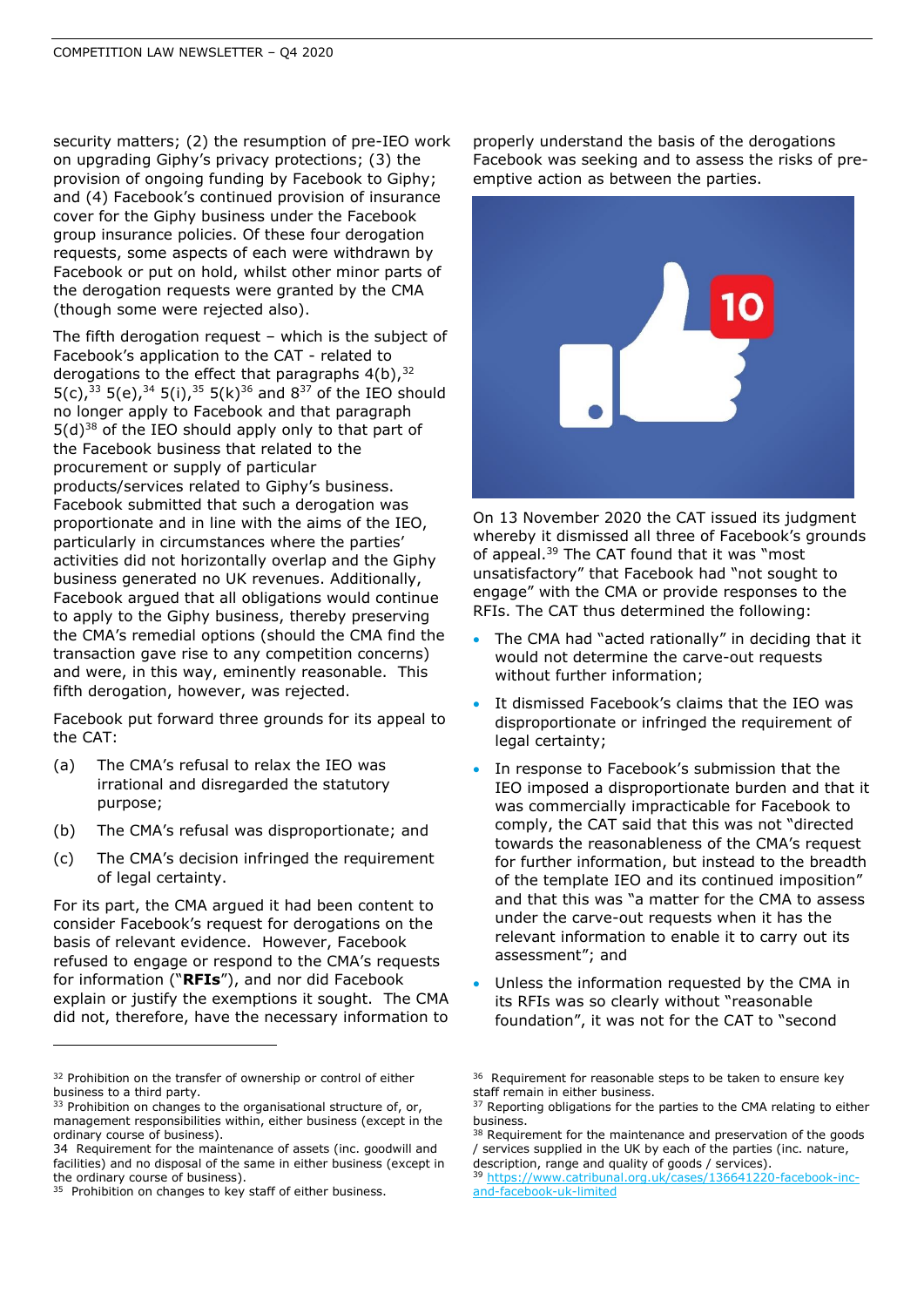guess what information is sufficient for the CMA to assess. In any event, the type of information which the CMA and requested appeared to the CAT to be "rational".

Facebook is currently considering its options following the CAT's decision, which reinforces the high threshold that the CMA will set for parties seeking exemptions from or variations to IEOs the CMA issues (which it will do routinely in relation to completed transactions).

# **JD Sports wins in the CAT**

As mentioned in our **Q3 Competition Law Newsletter** [2020,](file:///C:/NRPortbl/LONADMIN/SPENSW/q3-competition-law-newsletter-2020.pdf%20(shlegal.com)) the CMA published its Phase 2 decision on JD Sports Fashion Plc's ("**JD Sport**") acquisition of Footasylum Plc ("**Footasylum**") on 6 May 2020, finding that the transaction gave rise to an SLC in the retail supply of sports-inspired casual footwear and casual apparel at a national level. The CMA found that JD Sports and Footasylum were close competitors and, post-merger, would not face sufficient competition from other market players (such as Nike and adidas). Indeed, the CMA stated that the merged entity would have the ability and a strong incentive to deteriorate price, quality, range and services post-merger.

In this case, the CMA considered whether the merger review would change in light of the COVID pandemic and it concluded that it could not determine with sufficient certainty whether any COVID effects would change the competitive dynamics of the deal. The CMA acknowledged that the investigation and information gathered was mostly finished before the effects of COVID began. Also, all retailers in the sector would be subject to any COVID market changes and so the CMA did not consider that COVID would likely materially reduce the extent to which JD Sports and Footasylum were close competitors or significantly increase the competitive constraints exercised on the parties by their rivals.

Ultimately, a full divestiture remedy requiring JD Sports to sell Footasylum to a suitable purchaser was necessary. The CMA granted the parties a longer time than usual to find a buyer for the divestiture business given the current economic climate arising from COVID.

JD Sports decided to appeal the CMA's final decision to block its takeover of Footasylum on 17 June 2020, arguing that the assessment of the effects of the merger on competition were too broad and that the

CMA had failed to gather enough information regarding the effects of COVID in the retail sector.

On 13 November 2020, the CAT found in its judgment<sup>40</sup> that the CMA had failed to properly gather sufficient information about the effects of COVID on the UK retail sector and fully take account of the impact of COVID on the transaction when it had time to do so. Instead, the CMA relied on information which was *"*of a very generalised and speculative nature*"*. It was irrational for the CMA not to seek further evidence about the effect of COVID. Therefore, the CAT sent the case back to the CMA for reconsideration.



In particular, the CAT concluded that the CMA should have followed-up enquiries with suppliers or made direct enquiries of Footasylum's primary lender. Given the CMA had not done these things, this meant that the conclusions reached about the impact of the pandemic and the competitive constraints to the merged entity were carried out without materially important evidence necessary to draw such conclusions properly. In fact, the CAT said that the CMA disregarded evidence that showed the negative impact of the pandemic on the merging parties and wider retail sector. Such evidence also showed that social distancing measures would be more detrimental to Footasylum, than its competitors.

The CMA argued that it did not carry out these further enquiries because there was considerable uncertainty at the time around the extent and duration of COVID or its potential impact on the marketplace. The CMA also referred to its statutory timetable which made it difficult to carry out such further enquiries. The CAT dismissed these arguments. The CMA had acted irrationally in not taking reasonable steps to factor in COVID. The CMA

<sup>40</sup> See[: 1354/4/12/20 JD Sports Fashion plc](https://www.catribunal.org.uk/sites/default/files/2020-11/1354_JDSports_Judgment_%5B2020%5D_CAT24_131120.pdf) v Competition and Markets Authority - [Judgment \[2020\] Cat 24 | 13 Nov 2020](https://www.catribunal.org.uk/sites/default/files/2020-11/1354_JDSports_Judgment_%5B2020%5D_CAT24_131120.pdf)  [\(catribunal.org.uk\)](https://www.catribunal.org.uk/sites/default/files/2020-11/1354_JDSports_Judgment_%5B2020%5D_CAT24_131120.pdf)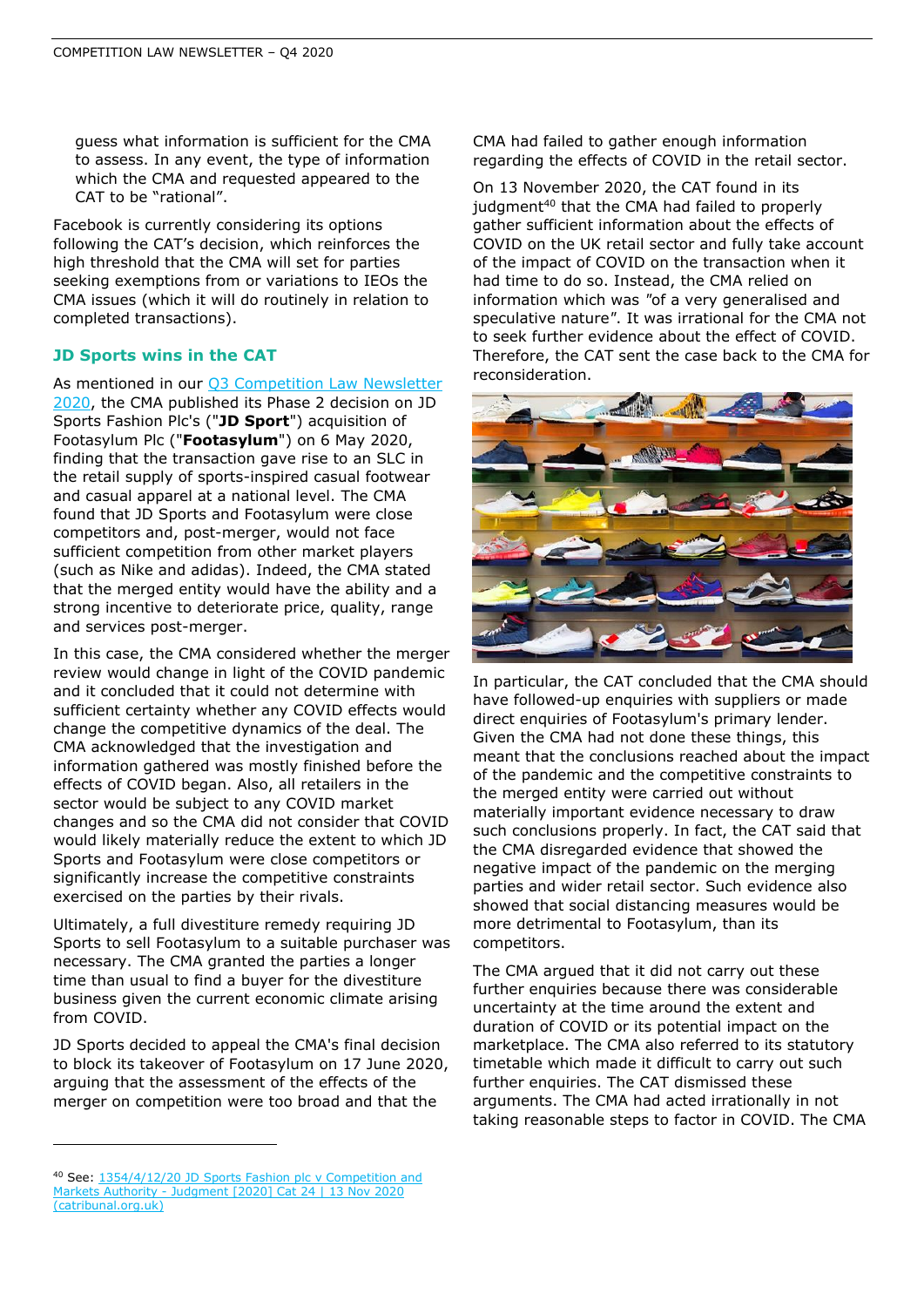was able to consider evidence submitted as late as end of April 2020. Moreover, it appeared that the CMA had merely "closed its mind" to the possibility that any concrete evidence on the impact of COVID was available for purposes of its merger control review.

The CAT did, however, hold that the CMA was correct to find that the merging parties were close competitors and that the deal would still result in an SLC.

On 1 December 2020, the CMA announced that it had applied for permission to appeal the CAT's judgment on the grounds that the latter had misapplied the law in reaching its decision and had not given sufficient weight to the CMA's wide margin of appreciation in its merger assessments. In a further blow to the CMA, the CAT announced on 17 December 2020 that it had refused the CMA's request to appeal. *Inter alia*, the CAT stated that any suggestion that the CAT had not sufficiently considered the CMA's margin of appreciation is a misunderstanding of its judgment. The key issue was that the CMA did not seek sufficient evidence as to the impact of COVID-19. Indeed, the conclusions the CMA came to as to the effects of COVID-19 could not have been properly drawn from the (limited) evidence such that it *did* have.

The CMA will now appeal directly to the Court of Appeal.

# **New Digital Competition Regime**

In July 2020, the CMA published its final report following its Market Study of Online Platforms and Digital Advertising<sup>41</sup> ("**Market Study**") (see our previous briefing on this topic in our [Q2 Competition](https://www.shlegal.com/docs/default-source/news-insights-documents/stephenson-harwood-llp-competition-group-newsletter---q2-2020.pdf?sfvrsn=b1b5ec5b_0)  [Law Newsletter 2020\)](https://www.shlegal.com/docs/default-source/news-insights-documents/stephenson-harwood-llp-competition-group-newsletter---q2-2020.pdf?sfvrsn=b1b5ec5b_0). The Market Study encouraged the Government to create a new regulatory regime and regulatory body to address the market dominance of large technology companies and online platforms, such as Google and Facebook, in order to ensure a competitive marketplace where businesses and consumers are protected.

The CMA, Office of Communications ("**Ofcom**") and the Information Commissioner's Office ("**ICO**") then set up a Digital Markets Taskforce ("**Taskforce**") to build on the conclusions of this Market Study and advise the Government on how to design the new regulatory regime. Subsequently, the Government announced in November 2020<sup>42</sup> that it would be setting up a Digitals Market Unit ("**DMU**") within the CMA which would begin to enforce and oversee the new regime in April 2021.

On 8 December 2020, the CMA delivered the advice<sup>43</sup> of the Taskforce to the Government on the design and implementation of the UK's new pro-competitive regime for digital markets. The proposals are based on principles rather than on rules or outcomes. It recommends an *ex ante* regime that will apply only to strategic market status ("**SMS**") firms. This includes those firms with *"*substantial entrenched market power and where the effects of that market power are particularly widespread and significant*".*

The new regime has recommended the following three strands:

- **Code of Conduct:** A legally binding Code of Conduct that will be tailored to each company and its activities where there is evidence of potential concerns. It will consist of high-level principles, accompanied by guidance on how to apply these principles. The DMU shall oversee the code and govern how digital companies should do business and treat users.
- **Pro-Competitive Interventions:** The DMU should oversee pro-competitive interventions to address the sources of market power, encourage competition and allow other market rivals to innovate. Such intervention could include imposing interoperability requirements on technology companies and improving consumers' ability to control and share data.
- **Mandatory Merger Rules:** Implementation of a new mandatory merger notification regime with lower thresholds in order to scrutinise transactions involving SMS firms more carefully. This is on the basis that the UK's current merger regime thresholds can sometimes fail to capture acquisitions by some powerful technology companies. The CMA has said that it is likely that only a small number of digital companies will meet the test, prioritising those entities that have an annual UK revenue of over £1 billion.

The Taskforce has also recommended that the DMU should have a range of powers to monitor compliance with any Codes of Conduct and to address any concerns. Such tools could include, for instance, the ability to gather or require periodic and *ad hoc* information from SMS entities, the ability to carry out checks and reviews of practices and to hold confidential discussions with stakeholders. Where there is a significant concern, it is recommended that

<sup>&</sup>lt;sup>41</sup> See[: Final\\_report\\_1\\_July\\_2020\\_.pdf \(publishing.service.gov.uk\)](https://assets.publishing.service.gov.uk/media/5efc57ed3a6f4023d242ed56/Final_report_1_July_2020_.pdf) 42 See: Government response to the CMA digital advertising market [study \(publishing.service.gov.uk\)](https://assets.publishing.service.gov.uk/government/uploads/system/uploads/attachment_data/file/939008/government-response-to-cma-study.pdf)

<sup>43</sup> See: Advice of the Digital Markets Taskforce [\(publishing.service.gov.uk\)](https://assets.publishing.service.gov.uk/media/5fce7567e90e07562f98286c/Digital_Taskforce_-_Advice_--.pdf)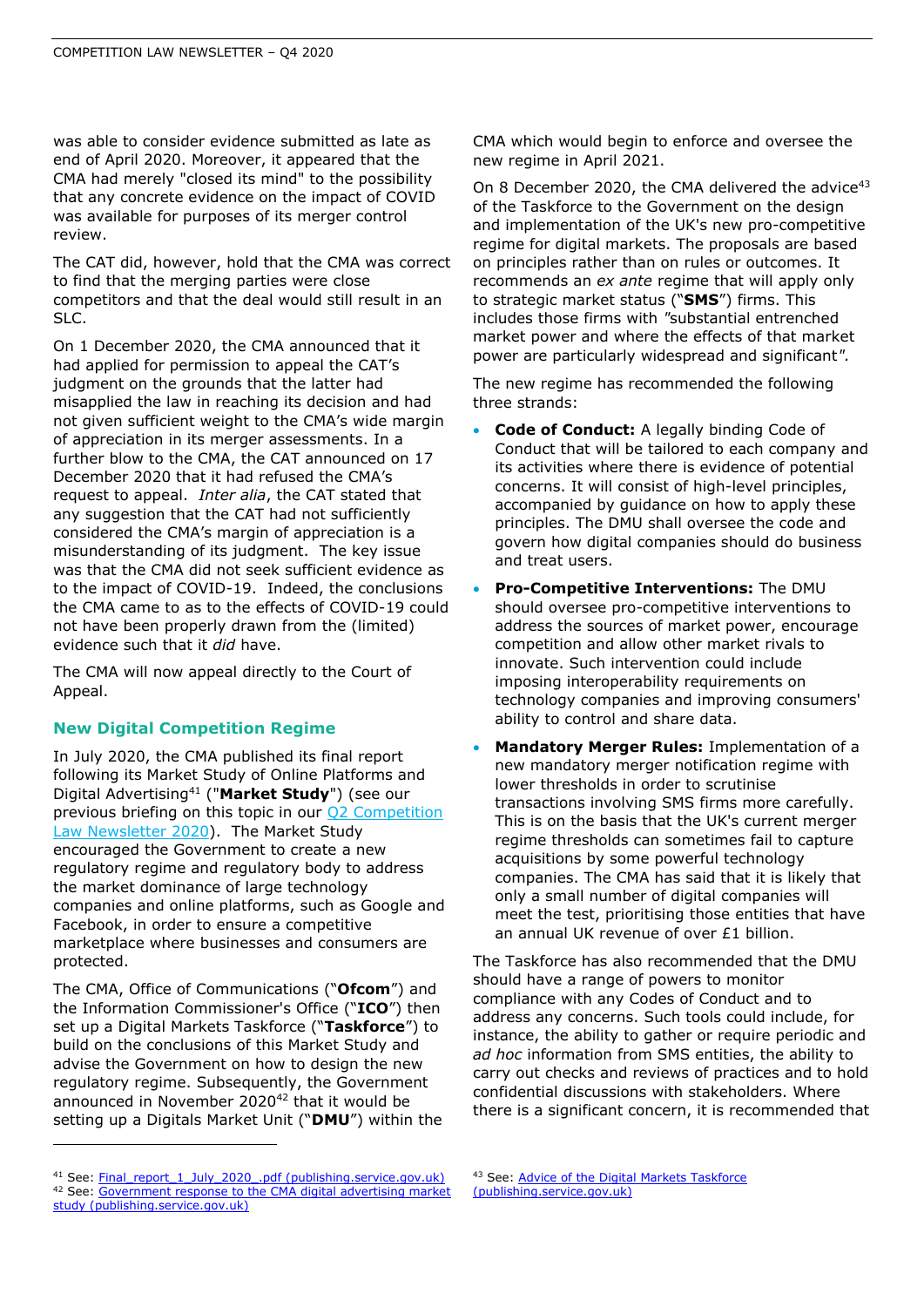the DMU should have the ability to impose interim measures, carry out formal investigations and impose significant penalties (e.g. up to 10% of the relevant entity's global turnover).

The Government will launch consultations on these recommendations in early 2021, drawing upon industry and technical expertise with the intention of legislating to establish the DMU as soon as parliamentary time allows.

This proposed digital competition regime comes at a time where new rules for online markets are also being considered and implemented across Europe. For instance, the Commission has brought forward legislative proposals for a new *ex ante* regulation regime which sets out new responsibilities for online platforms that are classified as "gatekeepers" of digital ecosystems according to specific criteria (i.e. draft Digital Markets Act and Digital Services Act). These new rules are designed to ensure technology companies and platforms behave fairly and can be challenged by new entrants and existing competitors, so that consumers have the broadest choice and the markets remain as competitive as possible open to innovations. In addition, the verticals agreement block exemption and guidelines, as well as the revised market definition notice, have the potential to address the challenges posed by digital markets and shape the future direction of EU competition law policy.



Of note, which we have captured in a separate briefing, the Government is also looking to introduce [the National Security and Investment Bill](https://www.shlegal.com/docs/default-source/news-insights-documents/the-uk-introduces-audacious-new-national-security-and-investment-bill---december-2020.pdf?sfvrsn=dfc9ed5b_0) ("**NSIB**")

45 The settlement announcement can be viewed at:

[https://www.catribunal.org.uk/sites/default/files/2020-](https://www.catribunal.org.uk/sites/default/files/2020-11/1340_Powercables_Order_stay_of_claim_101120.pdf) 11/1340 Powercables Order stay of claim 101120.pdf

<sup>46</sup> The European Commission. *Case At.39610 – Power Cables*. 2 April 2014. Available at:

which will scrutinise deals giving rise to national security concerns. The NSIB will inevitably capture a large number of technology deals. More broadly, the NSIB heralds numerous changes which involve the imposition of significant regulatory hurdles for parties investing and/or operating in the UK – it will be important for parties to keep up to date with all these developments in the sector.

#### **National Grid settles the last of its follow-on damages claims in power cables cartel**

On 11 November 2020, it was reported that National Grid Electricity Transmission plc ("**National Grid**") had reached a settlement agreement with Prysmian S.p.A. and its subsidiaries<sup>44</sup> (together, "Prysmian") in relation to National Grid's follow-on damages claim in advance of a trial before the CAT.<sup>45</sup>

National Grid had brought its claim for follow-on damages in light of the Commission's 2014 infringement decision ("**EC Decision**") in respect of the power cables cartel ( "Cartel").<sup>46</sup> In the EC Decision, the Commission concluded that 11 different producers of high voltage, undersea power cables had engaged in the Cartel for a period of around 10 years starting in 1999. The Cartel was a global one encompassing six European, three Japanese and two Korean power cables producers and involved the participants: (i) carving out geographic markets by agreeing between themselves to stay out of their respective territories; (ii) allocating projects according to their geographic territories and customer bases; and (iii) fixing and colluding on prices via illegal information sharing in relation to specific project bids. Prysmian received a fine of €104.6 million for its involvement, the largest of any other single participant in the Cartel.<sup>47</sup> In total, the Commission issued fines of €301.6 million against the 11 power cable producers and, in some cases, their parent companies.<sup>48</sup>

National Grid's is one of a number of follow-on damages claims in the UK against various

<sup>44</sup> Prysmian Construction Company Limited, Prysmian Cables (2000) Limited, Prysmian Cables & Systems Limited and Prysmian Cavi e Sistemi SRL were also joined with Prysmian S.p.A. in the claim.

[https://ec.europa.eu/competition/antitrust/cases/dec\\_docs/39610/](https://ec.europa.eu/competition/antitrust/cases/dec_docs/39610/39610_9899_5.pdf) [39610\\_9899\\_5.pdf](https://ec.europa.eu/competition/antitrust/cases/dec_docs/39610/39610_9899_5.pdf)

<sup>47</sup> It is worth noting that Pirelli & C. S.p.A. ("**Pirelli**") and The Goldman Sachs Group, Inc. ("**Goldman Sachs**") were held jointly and severally liable with Prysmian as the latter's parent companies and Prysmian's fine was apportioned between them. <sup>48</sup> The EC Decision is a salient reminder of the risk that parent companies can be found jointly and severally liable for the misconduct of their subsidiaries, even in instances where their shareholding in the company in question is intended purely as an investment.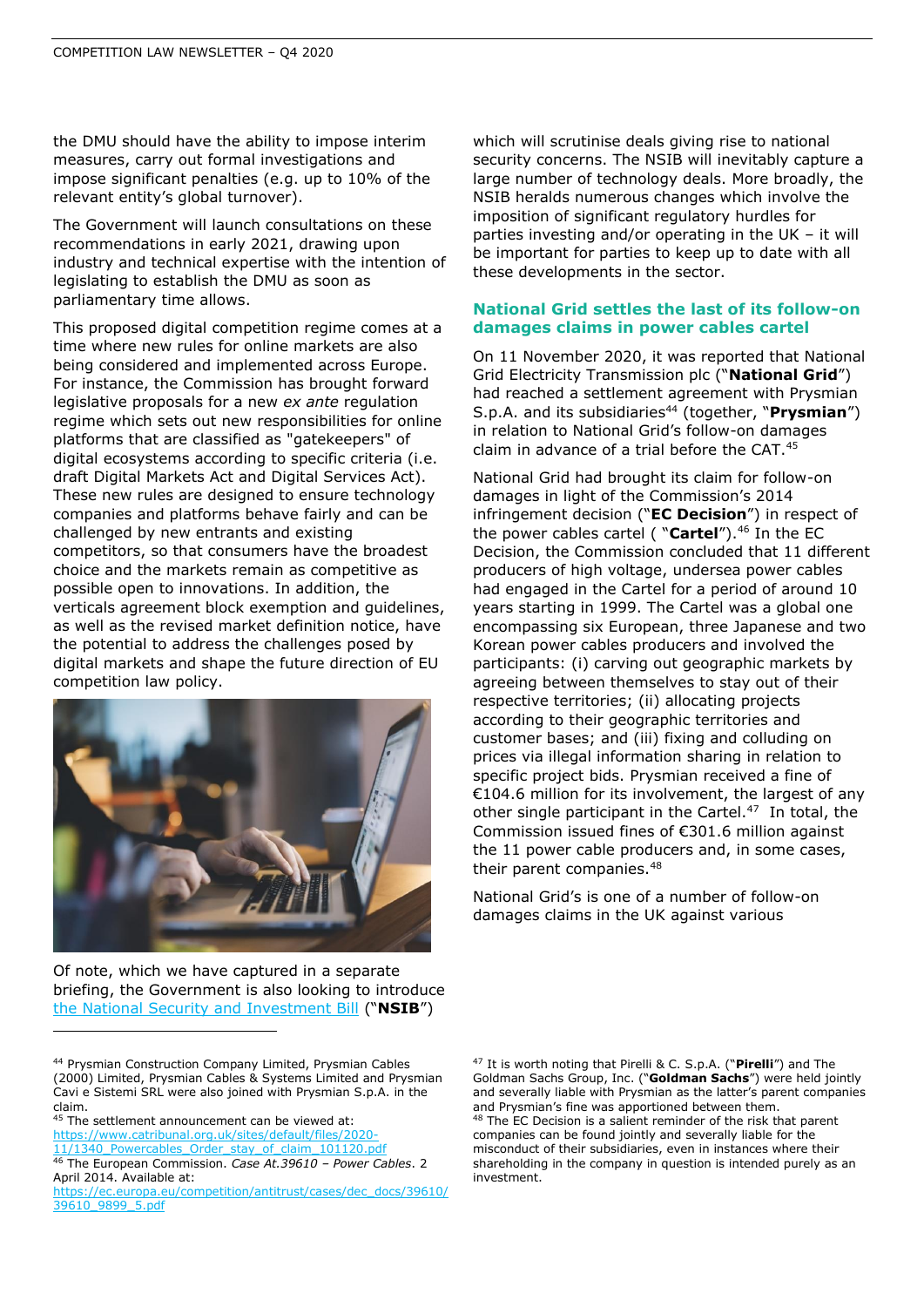addressees<sup>49</sup> of the EC Decision. SSE plc ("SSE"),<sup>50</sup> Greater Gabbard Offshore Winds Limited ("**Greater Gabbard**")<sup>51</sup>, Vattenfall AB ("**Vattenfall**") and Scottish Power UK plc ("Scottish Power")<sup>52</sup> have all brought their own claims against certain Cartel members who they allege have caused them to suffer direct losses as a result of the Cartel. In its own claim, National Grid accused Prysmian, ABB, NKT and Safran of charging excessive prices in relation to 109 different projects which involved National Grid's purchase of high voltage power cables in the UK and claimed £160 million in damages. Though National Gird had originally pursued a separate claim in the High Court, it later petitioned to have its claim joined with Scottish Power's given the considerable overlap in the two claims. The High Court granted this request in May 2019 and the joint claim between National Grid and Scottish Power was transferred to the CAT.



Following the confidential settlement with Prysmian, National Grid has now settled with all the defendants to its claim. Indeed, all National Grid's settlements have come in quick succession, where it settled with Safran in August 2020,<sup>53</sup> with NKT in September 2020<sup>54</sup> and with ABB in October 2020. <sup>55</sup> With Scottish Power having similarly settled with each of the defendants to its claim, National Grid's latest

settlement with Prysmian brings their joint claim to an end before trial began before the CAT.

The joint hearing of the National Grid / Scottish Power claims before the CAT had promised the first ever use of the so-called "hot tubbing" of expert evidence in a cartel follow-on damages claim. This involves experts such as economists providing their evidence concurrently in relation to different claims where the overlapping issues between the claims are broadly similar. Defendants such as ABB and NKT had originally expressed concerns that the use of "hot tub" expert evidence would restrict the opportunity for a thorough cross-examination of each expert's views, which would in turn prejudice the defendants' right of defence. Nonetheless, the CAT had confirmed that the experts' "hot tub" evidence would proceed and it is perhaps a slightly missed opportunity, now that the claims have settled, that we will have to await another trial in future to demonstrate how effectively "hot tub" expert evidence can work in follow-on damages claims.

National Grid's settlement with Prysmian brings another chapter of this long running and highly complex Cartel to a close. However, defendants such as Prysmian continue to face ongoing damages claims from other affected parties due to their involvement in the Cartel and the full saga in relation to this Cartel is still yet to be played out.

In addition to those claims vis-à-vis the Cartel outlined above, there are also a number of other high-profile follow-on damages claims currently ongoing in the UK. One such claim relates to the Commission's infringement decision against Mastercard in 2007 over the use of its multilateral interchange fee ("**MIF**"), where a collective action led by Walter Merricks CBE ("**Merricks**") is currently attempting to recover £14 billion in damages on behalf of 46 million UK consumers – the largest claim filed in English legal history. As we recently reporte[d, on 11 December 2020 the Supreme Court](https://www.shlegal.com/insights/supreme-court-judgment-in-merricks-opens-the-door-for-other-collective-actions-such-as-gutmann)  [handed down a much-anticipated judgment](https://www.shlegal.com/insights/supreme-court-judgment-in-merricks-opens-the-door-for-other-collective-actions-such-as-gutmann) which

[https://www.catribunal.org.uk/sites/default/files/2020-](https://www.catribunal.org.uk/sites/default/files/2020-09/1340_NationalGrid_Order_160920_0.pdf) [09/1340\\_NationalGrid\\_Order\\_160920\\_0.pdf](https://www.catribunal.org.uk/sites/default/files/2020-09/1340_NationalGrid_Order_160920_0.pdf) 55 The settlement announcement can be viewed at: [https://www.catribunal.org.uk/sites/default/files/2020-](https://www.catribunal.org.uk/sites/default/files/2020-10/1340_NationalGrid_Consent_Order_withdrawal_of_claim_D1-D9_201020.pdf) [10/1340\\_NationalGrid\\_Consent\\_Order\\_withdrawal\\_of\\_claim\\_D1-](https://www.catribunal.org.uk/sites/default/files/2020-10/1340_NationalGrid_Consent_Order_withdrawal_of_claim_D1-D9_201020.pdf)

[D9\\_201020.pdf](https://www.catribunal.org.uk/sites/default/files/2020-10/1340_NationalGrid_Consent_Order_withdrawal_of_claim_D1-D9_201020.pdf)

<sup>&</sup>lt;sup>49</sup> In full, the EC Decision was addressed to: (i) ABB AB and ABB Ltd (together "**ABB**"); (ii) Brugg Kabel AG and Kabelwerke Brugg AG Holdings (together, "**Brugg**"); (iii) Nexans France SAS and Nexans SA (together, "**Nexans**"); (iv) nkt cables GmbH and NKT Holding A/S (together, "**NKT**"); (v) Prysmian; (vi) Safran SA ("**Safran**"); (vii) Silec Cable, SAS; (viii) General Cable Corporation; (ix) Sumitomo Electric Industries, Ltd.; (x) Hitachi Metals, Ltd.; (xi) J-Power Systems Corporation; (xii) Furukawa Electric Co, Ltd.; (xiii) Fujikura Ltd; (xiv) VISCAS Corporation; (xv) SWCC Show A Holdings Co, Ltd. (xvi) Mitsubishi Cable Industries, Ltd. (xvii) EXSYM Corporation; (xviii) LS Cable & System Ltd.; and (xix) Taihan Electric Wire Co, Ltd.

<sup>50</sup> Scottish and Southern Energy Power Distribution Limited, SEE Services plc, Southern Electric Power Distribution Power plc, Scottish Hydro Electric Power Distribution plc and Scottish Hydro Electric Transmission plc are also attached to SSE plc's claim.

<sup>51</sup> SEE plc, SSE Renewables Holdings (UK) Limited, SEE Renewables Onshore Windfarm Holdings Limited and SEE Renewables Limited are also attached to Greater Gabbard's claim. <sup>52</sup> SP Power Systems Limited, Scottish Power Energy Networks Holdings Limited, SP Manweb plc and SP Transmission plc. 53 The settlement announcement can be viewed at: [https://www.catribunal.org.uk/sites/default/files/2020-](https://www.catribunal.org.uk/sites/default/files/2020-09/1340_NationalGrid_Consent_Order_090920.pdf) 09/1340 NationalGrid Consent Order 090920.pdf 54 The settlement announcement can be viewed at: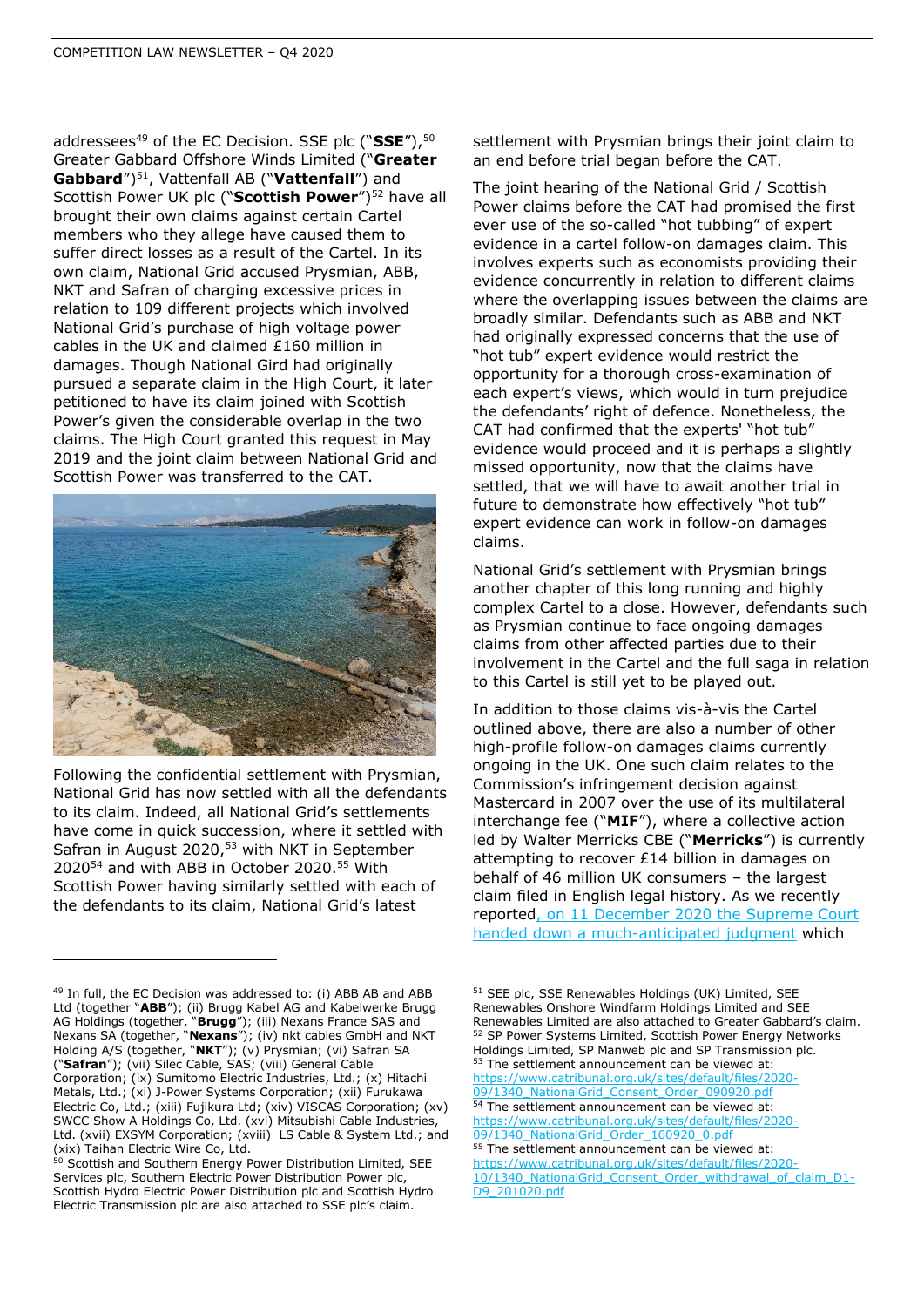found that the CAT had made fundamental errors of law in its refusal to certify the Merricks claim (i.e. allow it to proceed to trial). The Merricks case has now been sent back to the CAT for re-consideration and if  $-$  as appears likely  $-$  the CAT now subsequently certifies the case, it may yet herald a new era of follow-on damages claims in the UK brought on a collective basis (i.e. on behalf of a large group of small businesses and/or consumers).

As ever, the threat of follow-on damages actions represents a cautionary tale to companies vis-à-vis the risks of breaching the relevant EU/UK competition laws.

#### **CMA publishes its updated merger assessment guidelines**

Following the publication of its revised quidance on [jurisdiction and procedure](https://www.shlegal.com/docs/default-source/news-insights-documents/q3-competition-law-newsletter-2020.pdf?sfvrsn=f2bed5b_0) on 6 November 2020, the CMA has now issued updated guidelines on its approach to merger assessment (the "**Guidelines**").<sup>56</sup> With the end of the Brexit transition period now less than a fortnight away, the Guidelines give an excellent insight as to how the CMA intends to approach its merger control oversight once the "one-stop-shop"<sup>57</sup> arrangement with the Commission comes to an end. It is estimated that, after 31 December 2020, the CMA will receive approximately 50 additional merger filings per year, which is a significant increase to what it currently receives. Moreover, the CMA has been increasingly hawkish in recent years, both in terms of the number of transactions it has decided to review and in terms of its approach to the review process itself, where the CMA has been more willing to refer transactions to an in-depth Phase II review and even prohibit mergers where it deems it necessary. As such, the Guidelines are an excellent indication of the CMA's vision for the future merger control environment in the UK.

Principally, the Guidelines make clear the CMA's view that new technologies and markets are continuing to

<sup>56</sup> The Competition & Markets Authority. *Merger Assessment Guidelines*. 17 November 2020. Available at:

[https://assets.publishing.service.gov.uk/government/uploads/syste](https://assets.publishing.service.gov.uk/government/uploads/system/uploads/attachment_data/file/935593/Revised_MAGs_Nov_2020.pdf) [m/uploads/attachment\\_data/file/935593/Revised\\_MAGs\\_Nov\\_2020](https://assets.publishing.service.gov.uk/government/uploads/system/uploads/attachment_data/file/935593/Revised_MAGs_Nov_2020.pdf) [.pdf](https://assets.publishing.service.gov.uk/government/uploads/system/uploads/attachment_data/file/935593/Revised_MAGs_Nov_2020.pdf)

develop at a substantial pace and that, as a result, it needs to ensure that its approach to assessing the potential impact of mergers in the UK is as flexible<sup>58</sup> and holistic as possible. In this regard, the CMA has been particularly influenced by expert publications such as the Furman<sup>59</sup> and Lear Reports, <sup>60</sup> which explore the changes wrought by digital markets in particular. The CMA stresses that these changes have not introduced new theories of harm or economic principles in the field of merger control, nor have they warranted any changes to the turnover and share of supply tests (which will remain the same). Rather, they have required the CMA to consider carefully its approach to the assessment of mergers in certain areas in order to ensure that it is delivering on its duties to promote competition for the benefit of consumers. $61$  Therefore, in light of this ever-evolving market landscape the purpose of the Guidelines is to provide clarity around how the CMA will approach its assessments in order that businesses considering UK acquisitions are as informed as possible.

Some of the key takeaways from the Guidelines include:

- 1. **Expanded guidance on when an SLC might arise**: Whilst the CMA notes that the "casespecific nature of the competitive dynamics and evidence" makes it impossible to provide an exhaustive list of factors, it has nonetheless included certain indicative scenarios where it would generally consider an SLC to arise.<sup>62</sup> *Inter alia*, these are where:
	- a) The merger involves the market leader and the number of significant suppliers in a market is reduced from four to three;
	- b) The merging firms are close competitors in a differentiated market;
	- c) Absent the merger, one of the merging firms would have entered or expanded and

60 Ex-post Assessment of Merger Control Decisions in Digital Markets – Final report. May 2019. Available at:

[https://assets.publishing.service.gov.uk/government/uploads/syste](https://assets.publishing.service.gov.uk/government/uploads/system/uploads/attachment_data/file/803576/CMA_past_digital_mergers_GOV.UK_version.pdf) [m/uploads/attachment\\_data/file/803576/CMA\\_past\\_digital\\_merger](https://assets.publishing.service.gov.uk/government/uploads/system/uploads/attachment_data/file/803576/CMA_past_digital_mergers_GOV.UK_version.pdf) GOV.UK\_version.pdf

<sup>&</sup>lt;sup>57</sup> Whilst the UK remains subject to the European Merger Regulation ("**EUMR**") rules until the end of the transition period, any transaction which has an EU dimension (i.e. triggers one or both of the turnover tests under the EUMR) will be notifiable solely to the Commission despite any significant UK overlaps there may be (subject to certain exceptions).

<sup>58</sup> The CMA notes that the "*methodologies employed in merger analysis should not be applied in a rigid and mechanistic way*" and that, as such, it will treat each merger on its own specific facts. See para 1.12 of the Guidelines.

<sup>59</sup> Unlocking digital competition – Report of the Digital Competition Expert Panel (the "**Furman Report**"). March 2019. Available at:

[https://assets.publishing.service.gov.uk/government/uploads/syste](https://assets.publishing.service.gov.uk/government/uploads/system/uploads/attachment_data/file/785547/unlocking_digital_competition_furman_review_web.pdf) [m/uploads/attachment\\_data/file/785547/unlocking\\_digital\\_competi](https://assets.publishing.service.gov.uk/government/uploads/system/uploads/attachment_data/file/785547/unlocking_digital_competition_furman_review_web.pdf) tion furman\_review\_web.pdf

<sup>61</sup> The Competition & Markets Authority. *Merger Assessment Guidelines*. 17 November 2020. Para 1.4. Available at: [https://assets.publishing.service.gov.uk/government/uploads/syste](https://assets.publishing.service.gov.uk/government/uploads/system/uploads/attachment_data/file/935593/Revised_MAGs_Nov_2020.pdf) [m/uploads/attachment\\_data/file/935593/Revised\\_MAGs\\_Nov\\_2020](https://assets.publishing.service.gov.uk/government/uploads/system/uploads/attachment_data/file/935593/Revised_MAGs_Nov_2020.pdf) [.pdf](https://assets.publishing.service.gov.uk/government/uploads/system/uploads/attachment_data/file/935593/Revised_MAGs_Nov_2020.pdf)

<sup>62</sup> The Competition & Markets Authority. *Merger Assessment Guidelines*. 17 November 2020. Para 2.17. Available at: [https://assets.publishing.service.gov.uk/government/uploads/syste](https://assets.publishing.service.gov.uk/government/uploads/system/uploads/attachment_data/file/935593/Revised_MAGs_Nov_2020.pdf)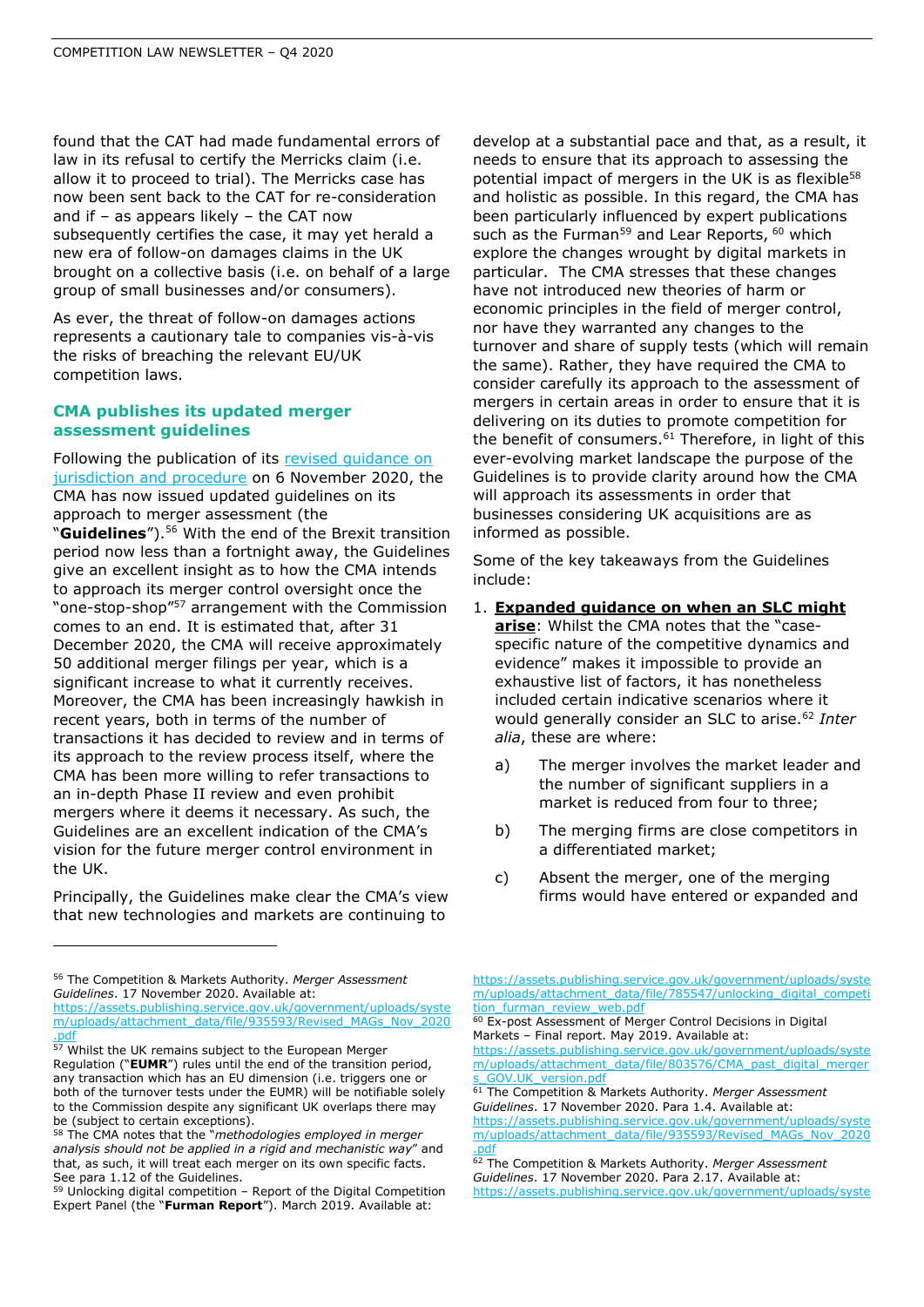could have been expected to become a strong competitor; and

- d) A merger involves firms at different levels of a supply chain, or a merger between firms in otherwise related markets, and is expected to lead to the foreclosure of one important rival.<sup>63</sup>
- 2. **A heightened focus on parties' internal documents**: The CMA has long had a strong focus on parties' internal documents, evidenced by its increased willingness to issue notices under Section 109 of the EA 2002, which require the parties to whom they are issued to submit certain specified materials to the CMA as part of a mandatory legal obligation. The Guidelines make clear the CMA's belief that internal documents are very revealing, not just vis-à-vis the parties' intent behind the merger itself but also in terms of identifying the relevant counterfactual and the potential loss in competition the merger may trigger. Internal documents are also useful in ascertaining the level of coordination the parties may have pre-merger and, indeed, are likely to have post-merger. As such, the Guidelines indicate that the CMA will only have a stronger focus on internal documents in future.
- 3. **Removal of the third limb under the "failing firm" scenario**: Perhaps most interestingly of all, the CMA has mooted the possibility of removing one limb of the so-called "failing firm"<sup>64</sup> scenario as part of its assessment of the counterfactual. The "failing firm" scenario looks to identify whether, if the merger had not taken place, one of the parties would have exited the market. In this way, the "failing firm" scenario can be a defence for parties looking to justify the merger to the CMA, arguing that the net outcome of the merger is pro-competitive as it prevented the target leaving the market. The CMA proposes to remove one limb of this test whereby it will no longer consider how the sales of the exiting party would be re-distributed among its competitors. The fact that the CMA is considering amending this "failing firm" assessment is very noteworthy. [As we reported in April this year,](https://www.shlegal.com/docs/default-source/news-insights-documents/impact-of-covid-19-on-merger-control---april-2020.pdf?sfvrsn=69bf135b_0) it was (and remains) likely that the extraordinary impact on business as a result of the COVID-19 pandemic might mean companies will increasingly look to rely on the "failing firm" scenario as a justification for their transactions. The fact that the CMA is re-

considering the application of this test is therefore very interesting and is perhaps suggestive of its recent experiences in applying this test in its assessments of the counterfactual.

The CMA has now opened up the Guidelines to a consultation process which will conclude on 8 January 2021.<sup>65</sup> Subject to how many amendments may be introduced as a result of the consultation, it seems clear that we can only expect a tougher level of scrutiny from the CMA in regards to its merger control assessments in future.

# **EU Competition Law Developments**

# **Commission continues to show intolerance over "pay for delay" agreements in latest €60.5 million fine**

On 26 November 2020, the Commission fined Cephalon, Inc. ("**Cephalon**") and Teva Pharmaceutical Industries Ltd ("**Teva**") €30 million and €30.5 million respectively in relation to "pay for delay" agreements over the drug modafinil, a medicine used in the treatment of sleep disorders such as narcolepsy.<sup>66</sup> Cephalon (who marketed the drug under the brand name "Provigil") entered into the agreement with Teva in 2005 whereby it agreed with the latter not to launch a generic version of the drug on the EEA market in exchange for a package of commercial side-deals and some cash payments. At the time, Teva held its own patents relating to modafinil's production process and was ready to launch its own generic version – indeed, it had already launched the product in the UK at a 50% discount price to Cephalon's own brand.

"Pay for delay" agreements involve one pharmaceutical company (which holds patents in a particular drug) paying another company not to launch a generic version of the same drug on a given market with which it would then have to compete. The availability of generic drugs invariably pushes down the price for which consumers and/or other companies need to pay for it, encouraging price competition and innovation. Regulators in both the EU and the UK are taking an increasingly tough approach to pharmaceutical companies who are found to have entered into these agreements.

<sup>64</sup> Also known as the "exiting firm" defence.

[m/uploads/attachment\\_data/file/935598/Consultation\\_Document\\_-](https://assets.publishing.service.gov.uk/government/uploads/system/uploads/attachment_data/file/935598/Consultation_Document_-.pdf) [.pdf](https://assets.publishing.service.gov.uk/government/uploads/system/uploads/attachment_data/file/935598/Consultation_Document_-.pdf)

<sup>66</sup> The non-confidential version of the Commission's decision is not yet available, but see the Commission's press release at: [https://ec.europa.eu/commission/presscorner/detail/en/ip\\_20\\_222](https://ec.europa.eu/commission/presscorner/detail/en/ip_20_2220)  $\Omega$ 

[m/uploads/attachment\\_data/file/935593/Revised\\_MAGs\\_Nov\\_2020](https://assets.publishing.service.gov.uk/government/uploads/system/uploads/attachment_data/file/935593/Revised_MAGs_Nov_2020.pdf) [.pdf](https://assets.publishing.service.gov.uk/government/uploads/system/uploads/attachment_data/file/935593/Revised_MAGs_Nov_2020.pdf)

 $63$  Ibid.

<sup>&</sup>lt;sup>65</sup> The consultation document is available at:

[https://assets.publishing.service.gov.uk/government/uploads/syste](https://assets.publishing.service.gov.uk/government/uploads/system/uploads/attachment_data/file/935598/Consultation_Document_-.pdf)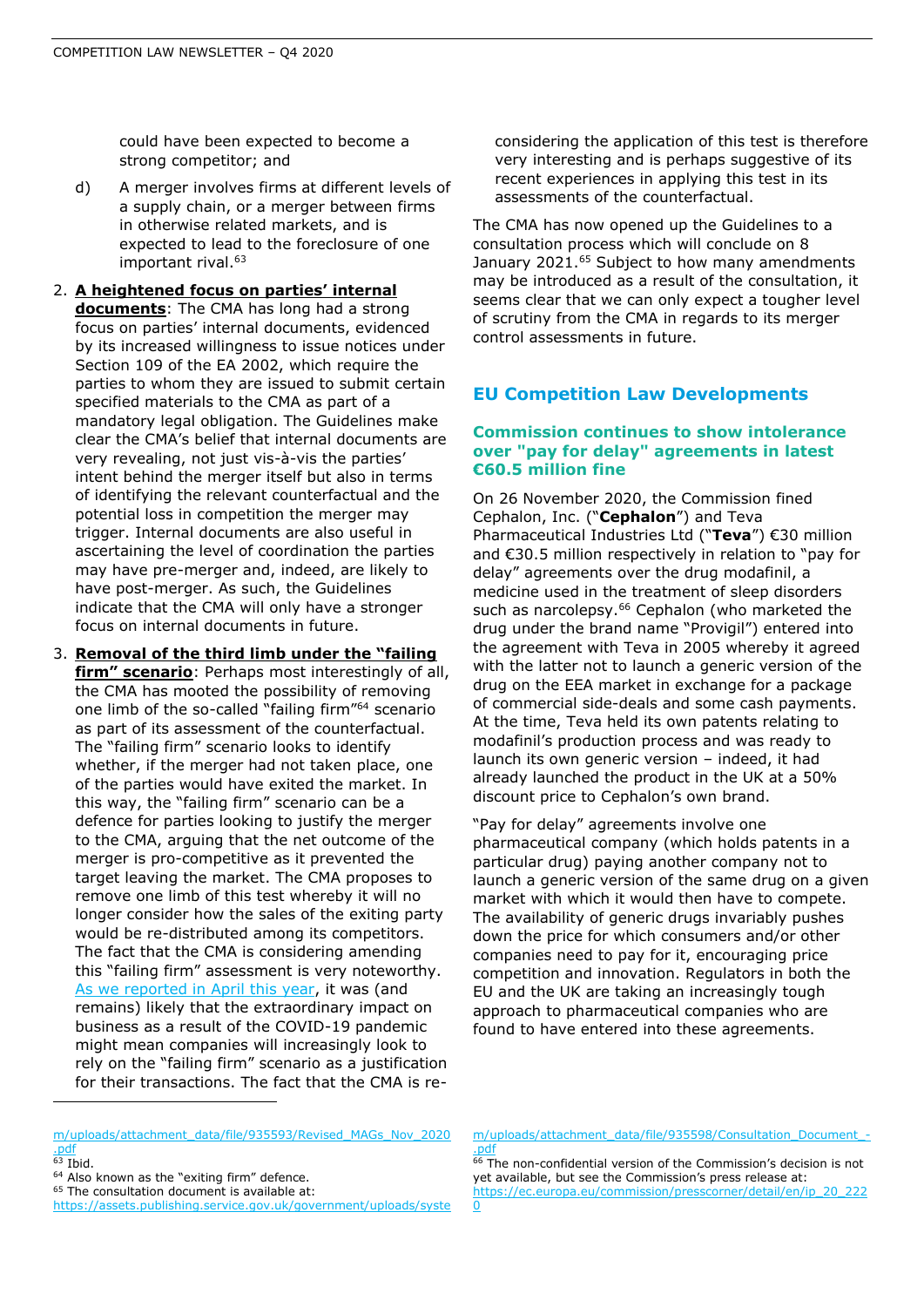The Commission's most recent fine stems from a long running investigation originating from Teva's acquisition of Cephalon in 2011 in a deal that was in fact reviewed and approved by the Commission.  $67$ As part of its approval decision at the time, the Commission required Cephalon's "Provigil" drug to be divested given the identified overlap with Teva's own generic version of the drug. Helpfully, the merger approval decision, in addition to tipping off the Commission about the existence of the "pay for delay" agreement, also crystallised the period of infringement. Once Teva and Cephalon became (in effect) a single entity, this rendered a key term of the two companies' "pay for delay" agreement null and void, which had set out that Teva would be permitted to commence selling its generic version of modafinil in 2012 in exchange for royalty payments to Cephalon. As such, the merger between the two parties made it clear that the years of 2005 to 2011 constituted the period in which the EEA market was deprived of lower prices for the drug.



More broadly, the Commission has confirmed in this case that consideration provided vis-à-vis "pay for delay" agreements need not be limited to lump sum payments. Rather, the various commercial side deals provided by Cephalon – which included a distribution agreement, the purchase of raw materials and the granting of access to clinical data – were sufficient to constitute an effective "value transfer". This will be an important precedent in future for pharmaceutical companies who may attempt to circumvent the rules in this area by providing alternative forms of consideration to competitors in exchange for their delayed entry into a given market.

It is worth noting that the Commission has now issued fines in four separate investigations over "pay for delay" agreements. In addition to the fines issued against Teva and Cephalon over the modafinil drug, the Commission has also fined:

- The French pharmaceutical company Servier and five other generic manufacturers €427.7 million in 2014 over the blood pressure medicine perindopril;
- Johnson & Johnson and Novartis €16 million in 2013 over the painkiller fentanyl; and
- The Danish company [Lundbeck](https://www.shlegal.com/docs/default-source/news-insights-documents/q3-competition-law-newsletter-2020.pdf?sfvrsn=f2bed5b_0) and other generic producers €93 million in 2014 over the antidepressant drug citalopram.

This latest decision from the Commission has now cleared the last of its (current) ongoing investigations in this area from its desk. Many of the Commission's findings in relation to "pay for delay" have been (or are currently being) appealed by the relevant parties to either the EU's General Court or the Court of Justice of the European Union ("**CJEU**"). Indeed, the CJEU have also taken referrals from the CMA in this area. As we reported in our  $Q3$ [Competition Law Newsletter,](https://www.shlegal.com/docs/default-source/news-insights-documents/q3-competition-law-newsletter-2020.pdf?sfvrsn=f2bed5b_0) <sup>68</sup> the CJEU recently confirmed the narrow interpretation of "pay for delay" agreements which led the CMA to issue fines totalling £44.99 million in [the Paroxetine case](https://www.shlegal.com/docs/default-source/news-insights-documents/q3-competition-law-newsletter-2020.pdf?sfvrsn=f2bed5b_0) – namely, that the test to be applied is whether there is a "real and concrete" possibility that, absent any agreement, a competitor would have entered the market with an equivalent product.

For its part, Teva has made clear that it intends to appeal the Commission's decision to the General Court, though this may yet be influenced by the outcome of the appeal in the Lundbeck case which is currently awaiting judgment from the CJEU (and is likely to be given in March 2021). Lundbeck's chances of success seem slim, however, after Advocate General Juliane Kokott – who also gave the underlying opinion in the CJEU's ruling in the Paroxetine case – proposed that the Commission's original fine should be upheld.

Despite wrapping up the last of its current investigations in this area, it is eminently clear that the Commission has now got "pay for delay" agreements firmly within its line of sight and will consider this a key priority area going forward. Indeed, the Commission has also launched what it has dubbed its "Pharmaceutical Strategy for Europe" which will focus on ensuring a "future proof" regulatory environment in the EU that will allow EU citizens equal access to safe and affordable

<sup>67</sup> Case No COMP/M.6258 – Teva/Cephalon. 13 October 2011. Available at:

[https://ec.europa.eu/competition/mergers/cases/decisions/m6258](https://ec.europa.eu/competition/mergers/cases/decisions/m6258_1865_2.pdf) [\\_1865\\_2.pdf](https://ec.europa.eu/competition/mergers/cases/decisions/m6258_1865_2.pdf)

<sup>68</sup> See: g3-competition-law-newsletter-2020.pdf (shlegal.com)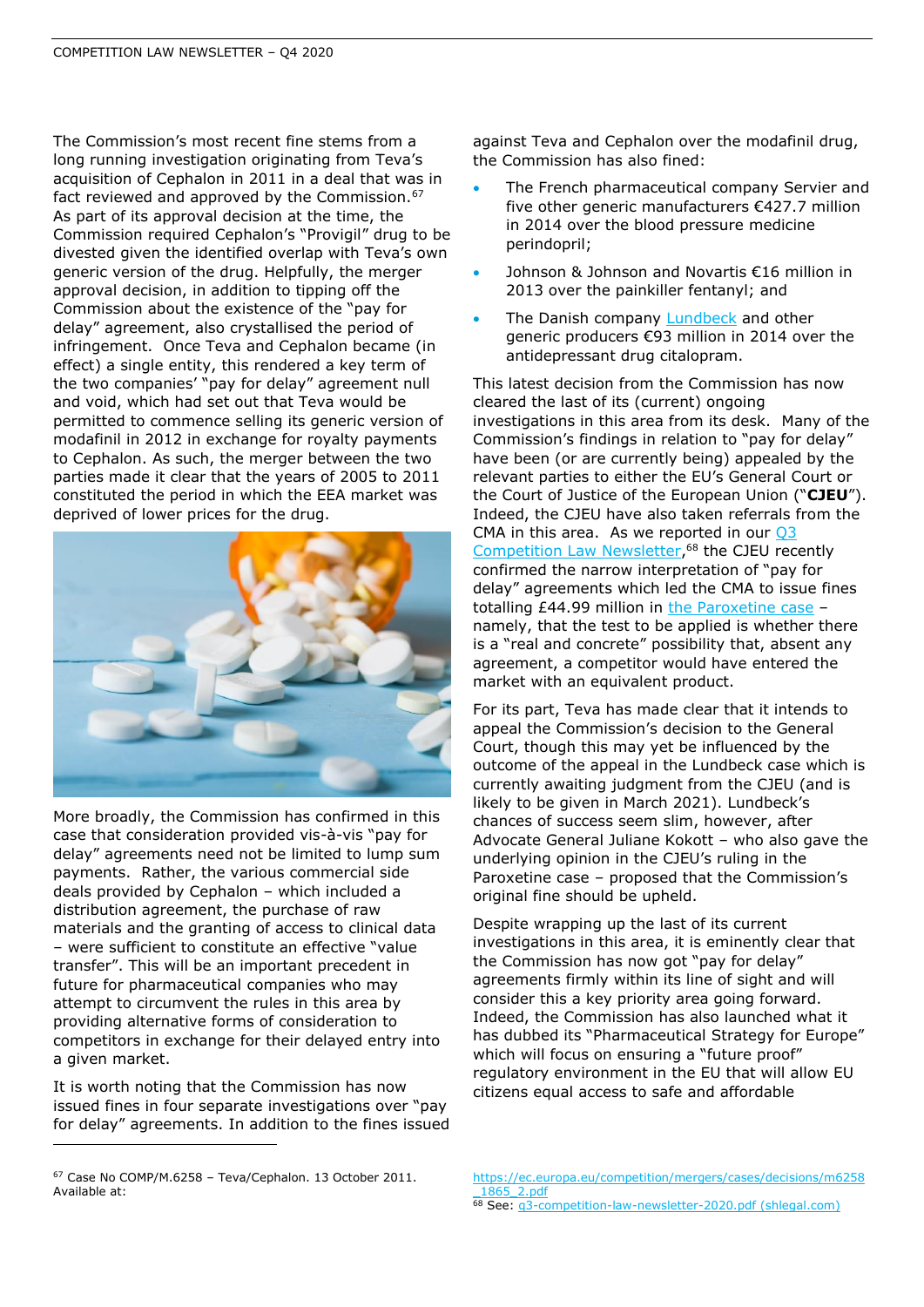medicines.<sup>69</sup> Clearly, "pay for delay" agreements will stand in diametric opposition to the Commission's aims for the pharmaceutical industry going forward. As such, it is likely that we can only expect tougher enforcement and a still more inimical attitude from the Commission over "pay for delay" agreements in future.

#### **Amazon under attack on all sides**

On 10 November 2020, the Commission issued an SO to Amazon alleging a potential abuse of a dominant position in relation to its use of data from third party sellers on its marketplace. At the same time, the Commission also opened a second antitrust investigation into Amazon's e-commerce practises regarding "Buy Box" and the Amazon Prime Offer.<sup>70</sup>

#### **Use of Competitor Data**

According to the SO, Amazon's market conduct distorts competition in online retail markets in violation of the abuse of dominance rules. The Commission alleges that Amazon are able to accumulate and use a significant amount of nonpublic data from more than 800,000 active third party sellers in the EU on its platform to its advantage in its own retail business. Such information includes, for example: (i) sellers' revenues on its platform; (ii) sellers' past performance; (iii) number of ordered and shipped units of products; (iv) number of visits to sellers' offers; and (v) consumer claims on products including activated guarantees. The data is available to employees of Amazon's retail business and flows directly into the automated systems of that business, which aggregate the data and use it to set Amazon's retail offers and strategic business decisions prejudicing other marketplace sellers. By illustration, it allows Amazon to focus its offers in the best-selling products across product categories and to adjust its offers in view of non-public data of competing sellers.

The Commission alleges that this conduct allows Amazon "to avoid the normal risks of retail competition" (i.e. risks of investing in and launching new products) and "to leverage its dominance in the market for the provision of marketplace services". In particular, it can avoid its business risks as a retailer and further strengthen its dominance in the

marketplace services sector in the largest markets for Amazon (i.e. France and Germany).

It is surprising that the marketplace case has reached this stage since Amazon previously denied that it uses data from its marketplace to gain an unfair advantage.

The Commission's SO is a formal step in the procedure. Undertakings concerned by the investigation can then access the case file, submit written comments on the preliminary allegations and request an oral hearing. The SO, like the formal procedure itself, does not in principle prejudge the outcome of the investigation.

#### **Buy Box and Prime Features**

The new investigation announced at the same time focuses on whether Amazon has set certain rules on its platform to artificially favour its own retail offers as well as the offers of sellers that use Amazon's logistics and delivery services. It will cover the entire EEA (with the exception of Italy, which has launched its own investigation).

In particular, the Commission will investigate how Amazon decides which sellers to link to using its "Buy Box". By means of the "Buy Box" customers can put certain products directly into their shopping cart. This is important to marketplace retailers because the display of their offer in the "Buy Box" (i.e. being chosen as the offer that features in this box) results in them being shown as the one single seller for a chosen product on Amazon's platform, which generates the vast majority of all sales.

The Commission will also investigate whether retailers ultimately have the possibility to effectively reach "Prime customers", especially under Amazon's Prime loyalty programme. Given that the number of Prime users has been steadily increasing and they are amongst the most frequent buyers on Amazon, it is key for retailers to reach such customers. The Commission is concerned that Amazon may be unfairly encouraging retailers to use its own logistics and delivery services in order to get access to "Prime customers".

The SO and the new investigation mark a significant escalation in the antitrust scrutiny of Amazon's practices in the EEA. These cases are expected to shape the assessment of digital platform markets

<sup>69</sup> Communication from the Commission to the European Parliament, the Council, the European Economic and Social Committee and the Committee of the Regions. *Pharmaceutical Strategy for Europe*. COM(2020) 761 final. 25 November 2020.

Available at: [https://eur-lex.europa.eu/legal](https://eur-lex.europa.eu/legal-content/EN/TXT/PDF/?uri=CELEX:52020DC0761&from=EN)[content/EN/TXT/PDF/?uri=CELEX:52020DC0761&from=EN](https://eur-lex.europa.eu/legal-content/EN/TXT/PDF/?uri=CELEX:52020DC0761&from=EN) <sup>70</sup> [Antitrust: Amazon \(europa.eu\)](https://ec.europa.eu/commission/presscorner/detail/en/ip_20_2077)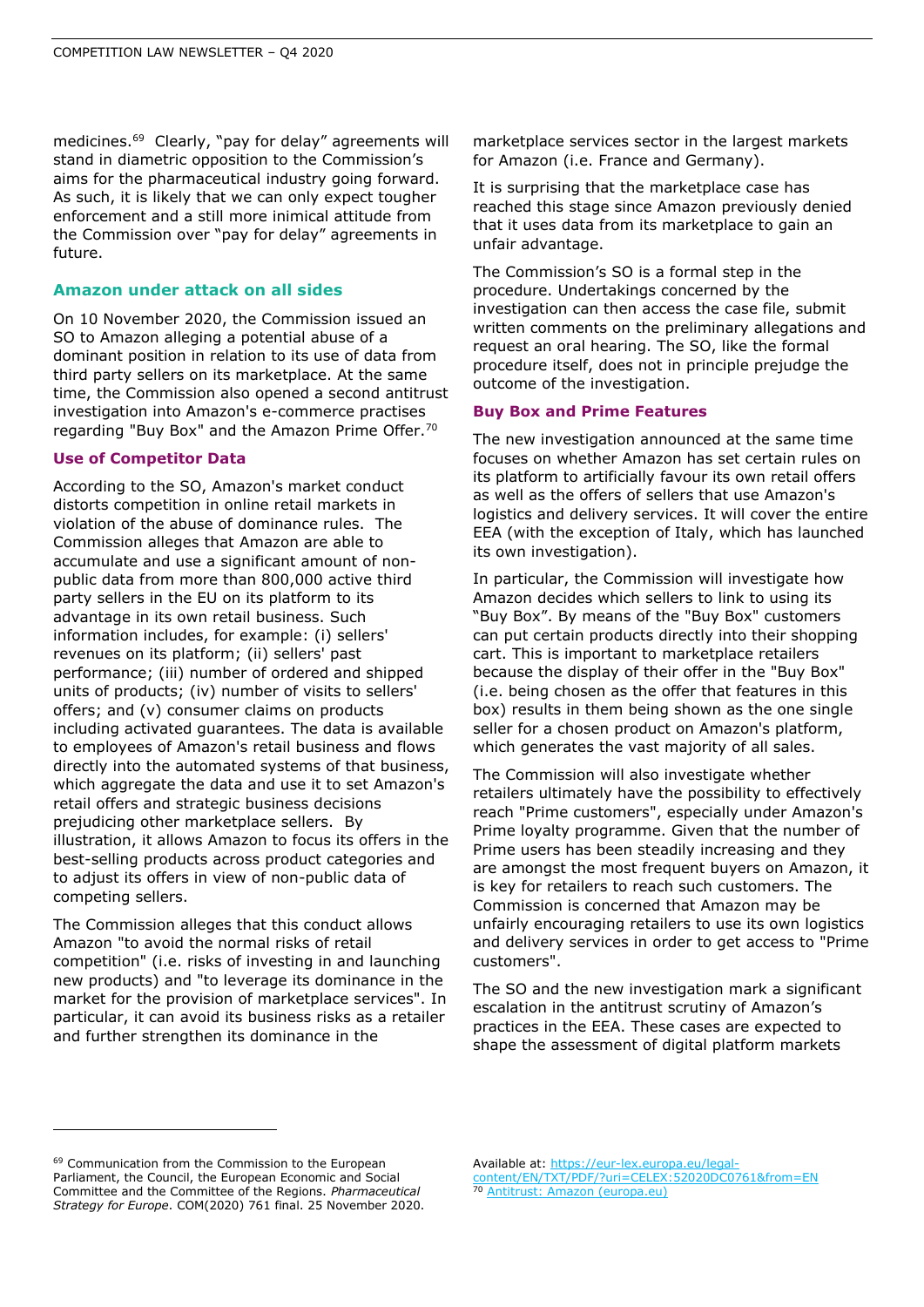and, as such, their respective outcomes are greatly anticipated.

# **Liberty Global's Telefonica deal subject to higher scrutiny with a CMA referral**

Liberty Global plc's ("**Liberty**") proposed joint venture with Telefonica S.A. ("**Telefonica**") had appeared ready to navigate calm waters with a relatively straightforward EU merger clearance process. However, the parties are likely to face choppier waters now as a result of the Commission's decision to approve the referral of the merger to the CMA.

On 30 September 2020, Liberty (an international video, broadband and communications company) and Telefonica (a fixed and mobile communication network operator) formally notified the planned merger of Liberty's Virgin Media<sup>71</sup> and Virgin Mobile<sup>72</sup> with Telefonica's O2<sup>73</sup> to the Commission. Notwithstanding that the merger fell within the Commission's remit to review, it was open to the CMA under the EU merger control rules to request that, on account of the nature of the transaction and its potential competitive effects in the UK, the CMA was better placed to review it - subject to the Commission's consent.



On 8 October 2020, the CMA requested that the Commission refer the proposed joint venture to its jurisdiction for the CMA to undertake the merger review. The CMA submitted that:

- (a) The legal requirements for the case to be transferred to the CMA's jurisdiction for review were met;
- (b) Any potential impact on competition would be limited solely to UK consumers (including on

several retail and wholesale telecommunications markets in the UK); and

- (c) Notwithstanding that the Commission has previously highlighted its strong interest in ensuring consistency across different merger cases in the telecommunications sector – (indeed, the Commission has rarely referred telecoms mergers to national competition authorities) $74$  – the CMA argued this was not relevant in this case. Specifically:
	- (i) as a result of Brexit and at the end of the transition period (i.e. 31 December 2020), mergers affecting only UK territory would no longer be subject to EU jurisdiction in any event; and
	- (ii) if the Commission were to reject the referral request, this would raise a "material risk" that an EU decision on the transaction would conflict with future UK reviews of telecoms deals.

On 19 November 2020, the Commission agreed to grant the CMA's request and refer the transaction to the latter for its review. On the same day, the CMA opened its formal Phase 1 investigation to assess whether the transaction would lead to an SLC within any market(s) in the UK.

Additionally, the CMA permits merging parties to request a fast-track referral to a Phase 2 review so as to preserve time, cost and resources of the merging parties (as well as the CMA's) when there is sufficient evidence to suggest a deal could harm competition. This fast-track procedure has been used in previous deals, including BT's takeover of mobile network operator EE in 2016. On 11 December 2020, the CMA accepted the parties' fast-track referral request and commenced an in-depth Phase 2 review. Importantly, the Commission's referral of the deal to the CMA clearly increases the risk the parties will face, both in securing any unconditional (i.e. no remedy) merger clearance and also in attempting to meet their own deal timetable (whereby the parties had sought to close the deal by mid-2021). Certainly, the CMA will be focused on the following:

- The CMA has already outlined a number of objections to the deal, in particular:
	- − That the merged entity could have the ability and incentive to restrict the supply of mobile services to mobile virtual network operators (which do not own their own network

72 A mobile virtual network operator.

<sup>&</sup>lt;sup>71</sup> A telecommunications company.

<sup>73</sup> A mobile network operator.

<sup>74</sup> For example, in October 2015, the CMA issued a request for the Commission to refer another Telefonica transaction, the Three/O2 merger, to the CMA for investigation but the Commission ultimately rejected the CMA's referral request.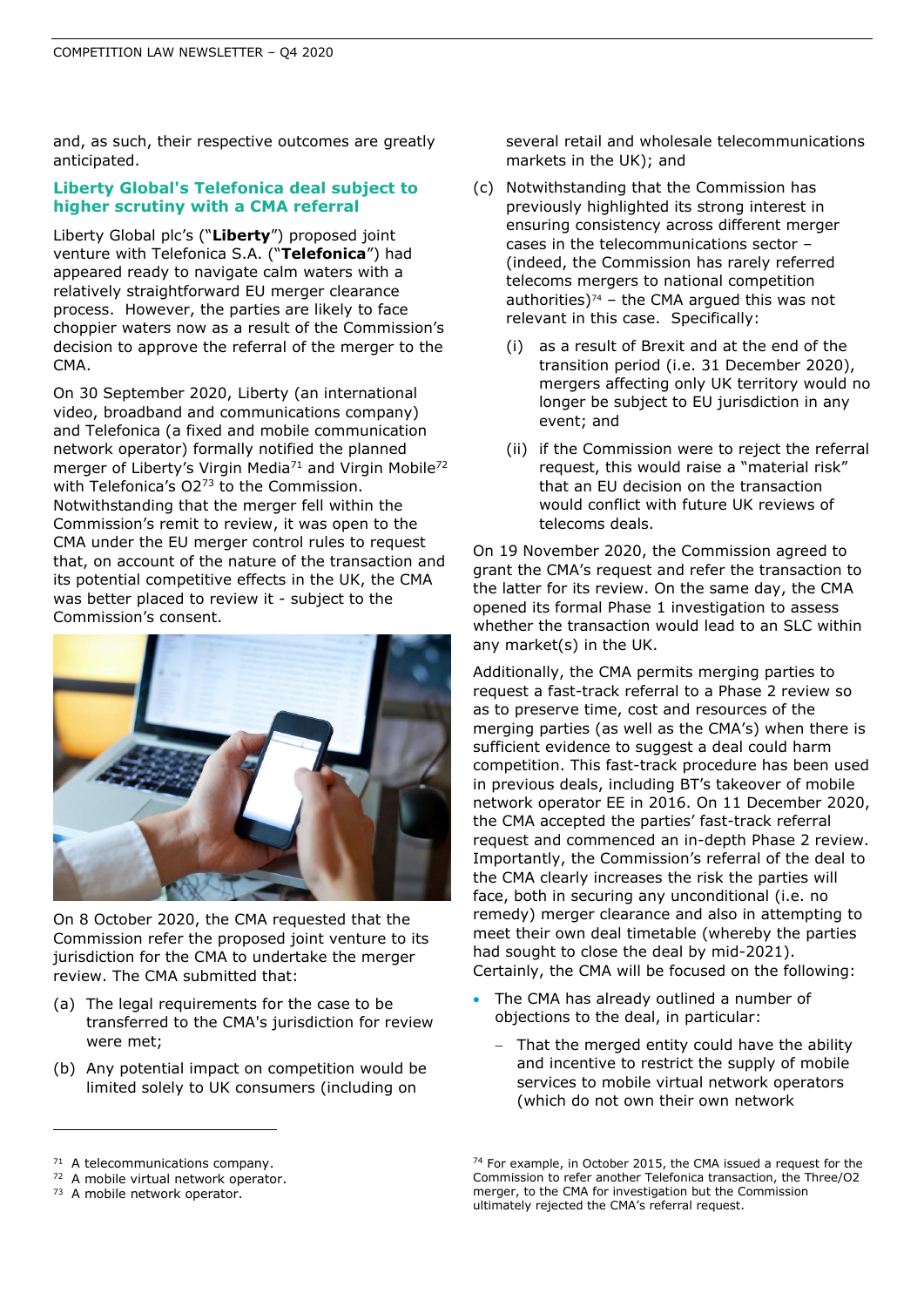infrastructure) and, instead, piggyback on the networks of rivals;

- That the merged company could limit the access of rival mobile operators to Virgin Media's 'backhaul services'; and
- In addition to these vertical effects, the CMA has warned that the deal could lead to higher prices and less choice or innovation by strengthening O2's position as one of the UK's largest mobile operators.

The CMA has shown an increased assertiveness in recent merger reviews and in its prohibition decisions and, against this background, the CMA is expected to, at a minimum, give lengthy and intense scrutiny to the deal.

Finally, it would not be unwarranted to assume that the CMA will take this opportunity to flex its "post-Brexit muscles". In other words, the CMA will seek to demonstrate to businesses the high thresholds it will ask them to meet such that it will be persuaded that a deal raises no competition concerns, given the criticism it faced for being "too easy" on the BT/EE transaction it cleared in 2016.

Liberty and Telefonica maintain that the transaction is pro-competitive and that there are "virtually no competitive issues at all" with the deal. The CMA will have 24 weeks (subject to a possible extension of 8 weeks) for its Phase 2 investigation, by which time it will confirm as to whether or not it agrees with this assessment.

### **Qualcomm's challenge to its abuse of dominance fine set to offer guidance on the rules around rebates and exclusive business arrangements**

Qualcomm, Inc. ("**Qualcomm**") and the Commission are set to battle it out at a hearing in February 2021 over the near €1 billion fine the Commission issued in 2018 to Qualcomm for abusing its dominant position in long-term evolution ("**LTE**") chipsets for smartphones.<sup>75</sup>

In January 2018, following a two-year investigation, the Commission imposed a €997 million fine on Qualcomm, an American chip maker whose technology underpins much of the world's mobile phone industry, for abusing its dominant market position in breach of the competition rules. The Commission determined that Qualcomm had attempted to squeeze out competitors from the

market for LTE baseband chipsets by preventing its rivals from competing.

By way of background, Qualcomm is the world's largest supplier of LTE baseband chipsets, though there are other chip manufacturers active in this market. In particular, Intel Corporation ("**Intel**"), the largest supplier for chipsets used in computers, has tried to challenge and compete with Qualcomm for customers. In 2011, Qualcomm signed an agreement with Apple, committing to make significant payments to Apple, Inc. ("**Apple**") on condition that the company would exclusively use Qualcomm chipsets in its 'iPhone' and 'iPad' devices. The agreement made clear that Qualcomm would cease these payments if Apple commercially launched a device with a chipset supplied by a rival.

Further, in the course of the Commission's investigation, internal documents demonstrated that Apple had given serious consideration to switching part of its baseband chipset requirements to Intel but that Qualcomm's exclusivity condition was a material factor as to why Apple decided against doing so. In September 2016, when the agreement was about to expire and the cost of switching under its terms was limited, Apple began to source part of its baseband chipset requirements from Intel.

In determining that Qualcomm had abused its dominant market position the Commission held that:

- (a) Qualcomm induced Apple not to purchase LTE baseband chipsets from rivals and thereby prevented rivals from competing by making "significant payments" to Apple, amounting to billions of US dollars for over a five-year period;
- (b) Apple was a "key customer" and these payments were not just reductions in price - they were made on the condition that Apple would exclusively use Qualcomm's baseband chipsets in all its iPhones and iPads' – in effect, that Apple would not buy from Qualcomm's competitors;
- (c) Ultimately, this meant that no rivals could practically or effectively challenge Qualcomm in this market, regardless of how good their products may have been. In this way, "Qualcomm's behaviour denied consumers and other companies more choice and innovation"; and
- (d) This conduct cemented Qualcomm's market dominance in the global market for LTE

[https://ec.europa.eu/competition/antitrust/cases/dec\\_docs/40220/](https://ec.europa.eu/competition/antitrust/cases/dec_docs/40220/40220_2702_4.pdf) [40220\\_2702\\_4.pdf](https://ec.europa.eu/competition/antitrust/cases/dec_docs/40220/40220_2702_4.pdf)

<sup>75</sup> Case AT.40220 – Qualcomm (Exclusivity payments). 24 January 2018. Available at: